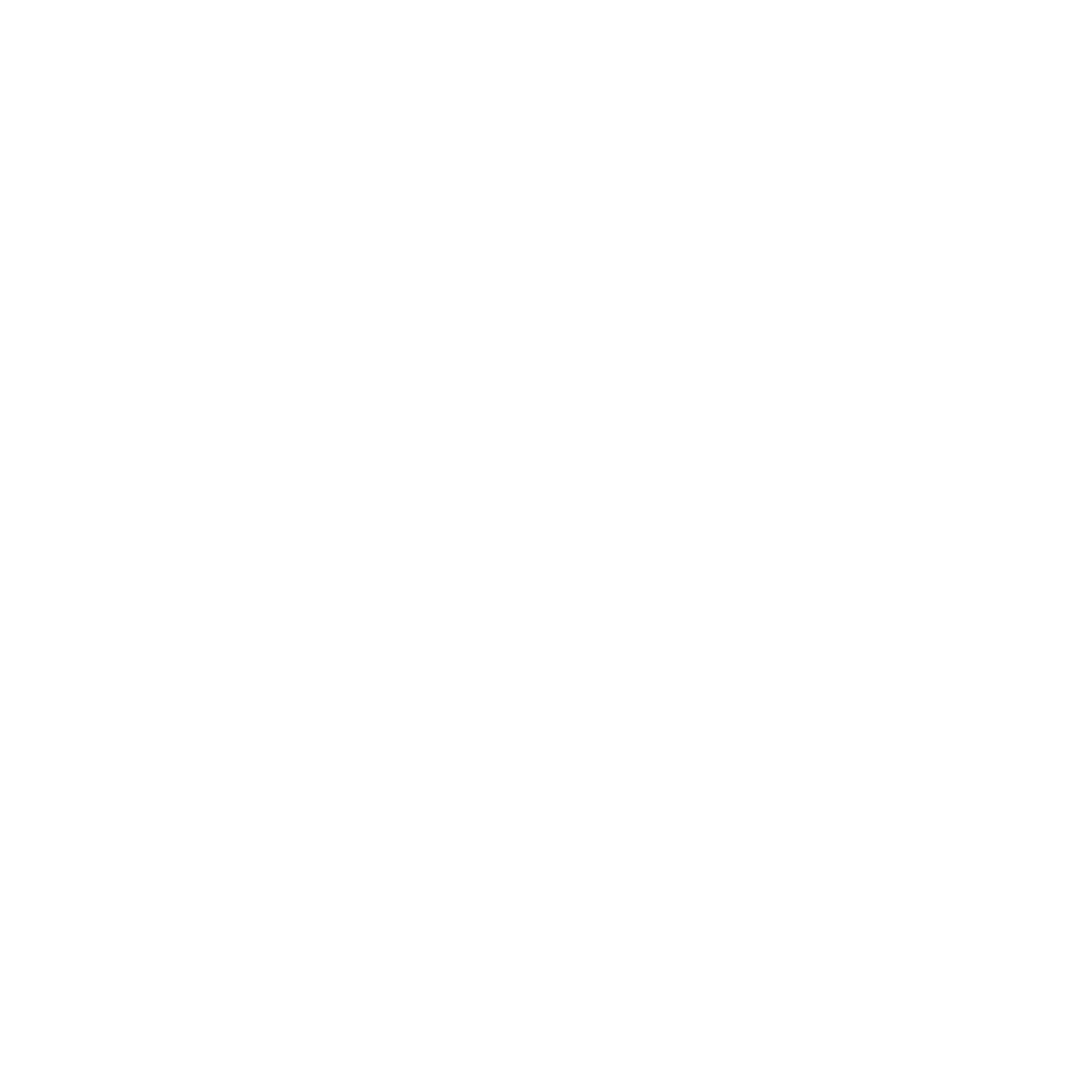### <span id="page-2-0"></span>**Behaviour in the event of fire**

### **1. Rescue people**

- $\blacktriangleright$  Warn the people living with you.
- Immediately leave the room / the building and close all doors on your way out to prevent a rapid spread of smoke and fire.
- $\blacktriangleright$  Stay close to the floor if there is dense smoke.



- $\blacktriangleright$  Ensure that all persons have left the room / the building.
- $\blacktriangleright$  If, for whatever reason, you are unable to leave the room / the

building, close all doors, seal all cracks and



slots and try to attract someone's attention at the window.

### **2. Call the fire brigade**

 $\blacktriangleright$  Wait until you are in a safe place before you call the fire brigade.



### **3. Extinguish the fire**

 $\triangleright$  Only attempt to extinguish the fire yourself if this does not put you in any danger.

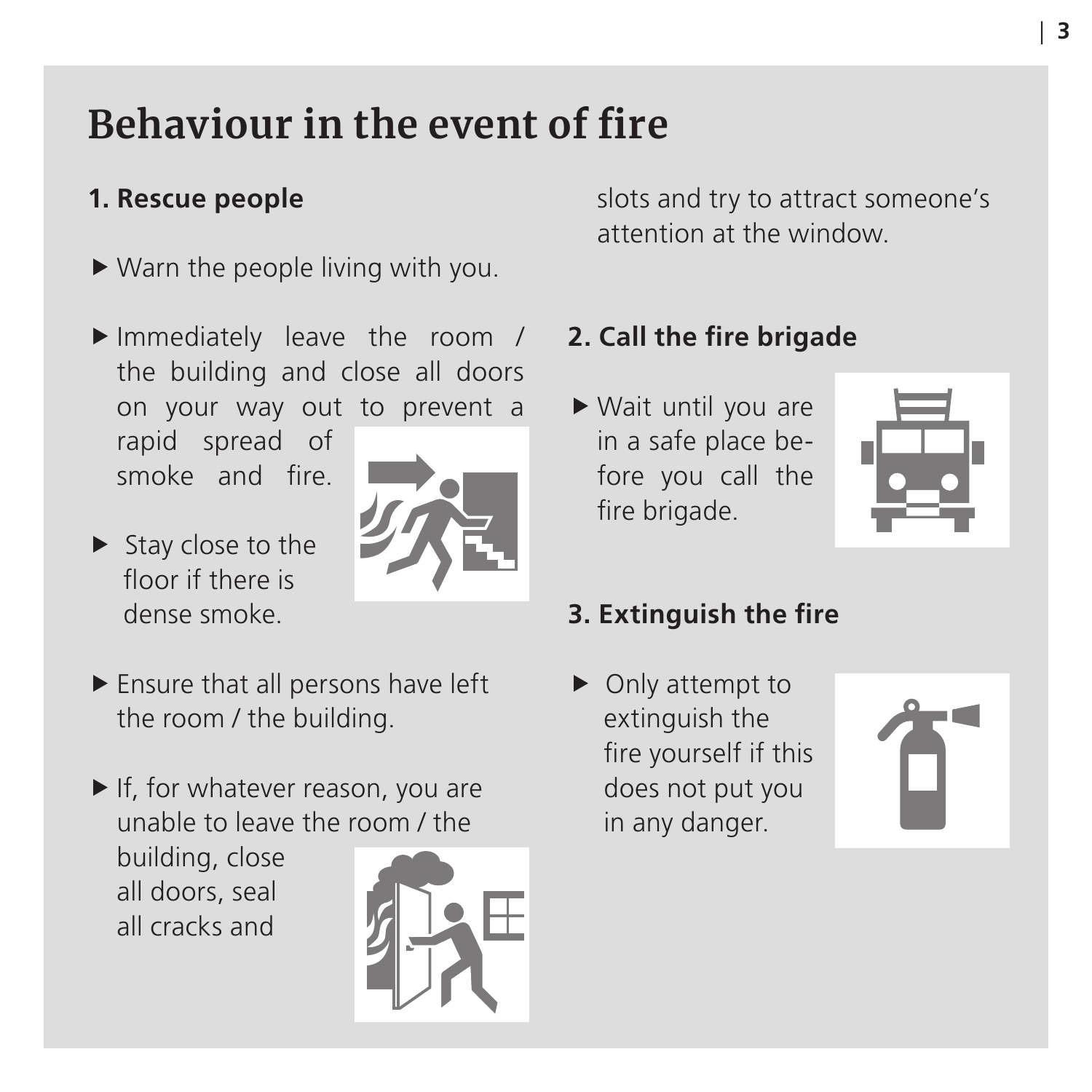## **Contents**

| 1. Introduction                                              | 6  |
|--------------------------------------------------------------|----|
| 2. Intended use                                              | 8  |
| 3. Safety                                                    | 9  |
| 4. General information                                       | 10 |
| 5. Product description                                       | 12 |
| 5.1 Functional principle                                     | 13 |
| 5.2 Features                                                 | 13 |
| 6. Project planning                                          | 14 |
| 7. Assembly                                                  | 15 |
| 8. Radio commissioning                                       | 17 |
| 9. Operation                                                 | 19 |
| 9.1 Locating and deactivating a fault                        | 19 |
| 9.2 Locating and deactivating an alarm                       | 19 |
| 9.3 Preventing transmission of alarms                        | 20 |
| 9.4 Adding users to the radio network/replacing smoke alarms | 20 |
| 9.5 Removing users from the radio network                    | 22 |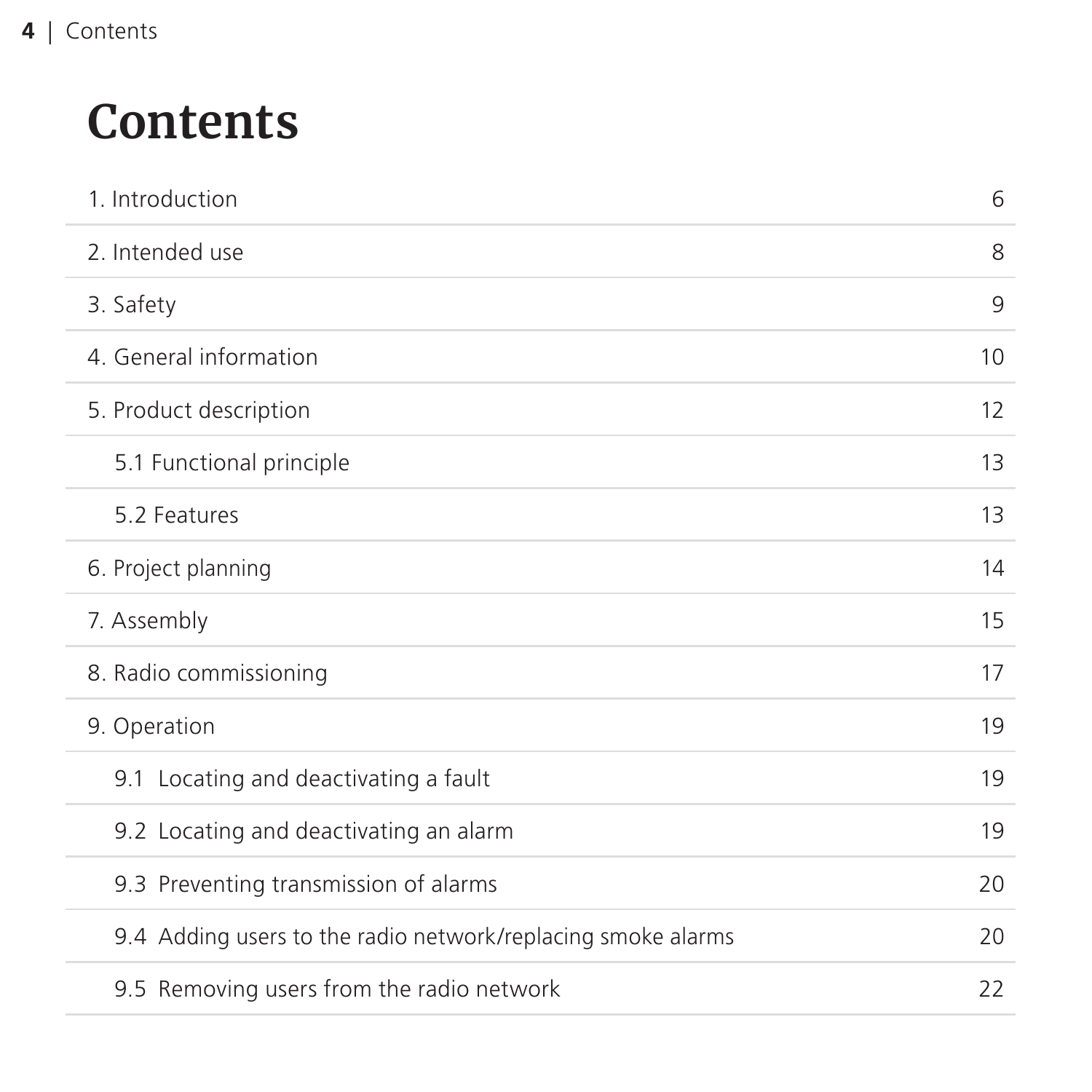| 9.6 Deleting line allocations | 23 |
|-------------------------------|----|
| 10. Status signals            | 24 |
| 11. Maintenance               | 27 |
| 11.1 Line test                | 27 |
| 12. Disposal                  | 28 |
| 13. Environment               | 29 |
| 14. Terms of use              | 29 |
| 15. Guarantee                 | 30 |
| 16. Product complaints        | 30 |
| 17. Technical data            | 31 |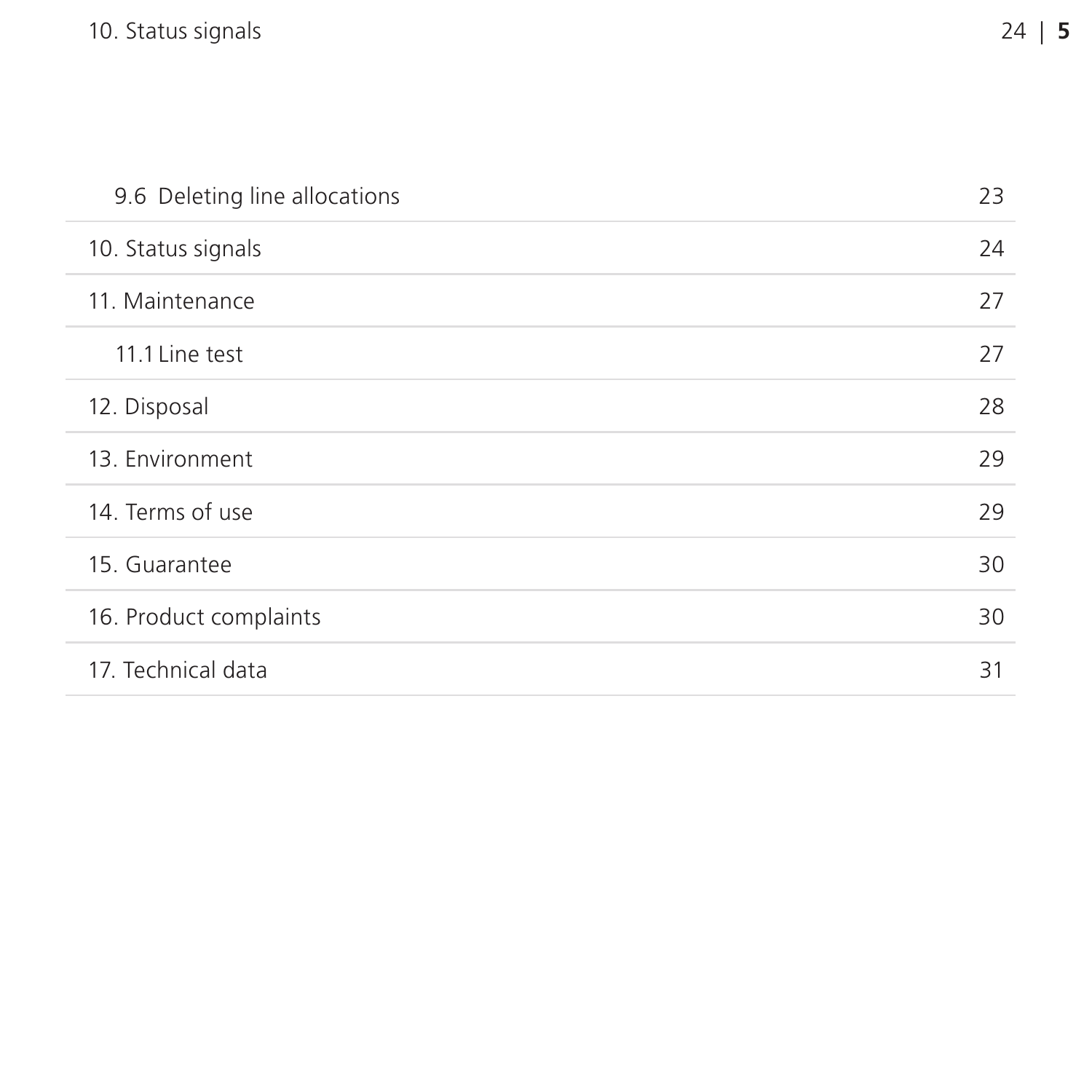## <span id="page-5-0"></span>**1. Introduction**

This document is a translation of the original German operating manual. **i**

This manual is valid for the Standard X radio module. Since the radio module can only be used in combination with a smoke alarm, the operating manual for the Genius Plus X or Genius Hx apply in addition. They include all relevant information on the smoke alarm.



This manual is available for download as a PDF file on our website [www.hekatron-brandschutz.eu](http://hekatron-brandschutz.de). Our website also contains further information and documents.

Additionally, there are various tutorials available for the assembly and commissioning of the Genius Plus X with the Standard X radio module:



[www.hekatron-brandschutz.de/](http://hekatron-brandschutz.de/genius-video) [genius-video](http://hekatron-brandschutz.de/genius-video)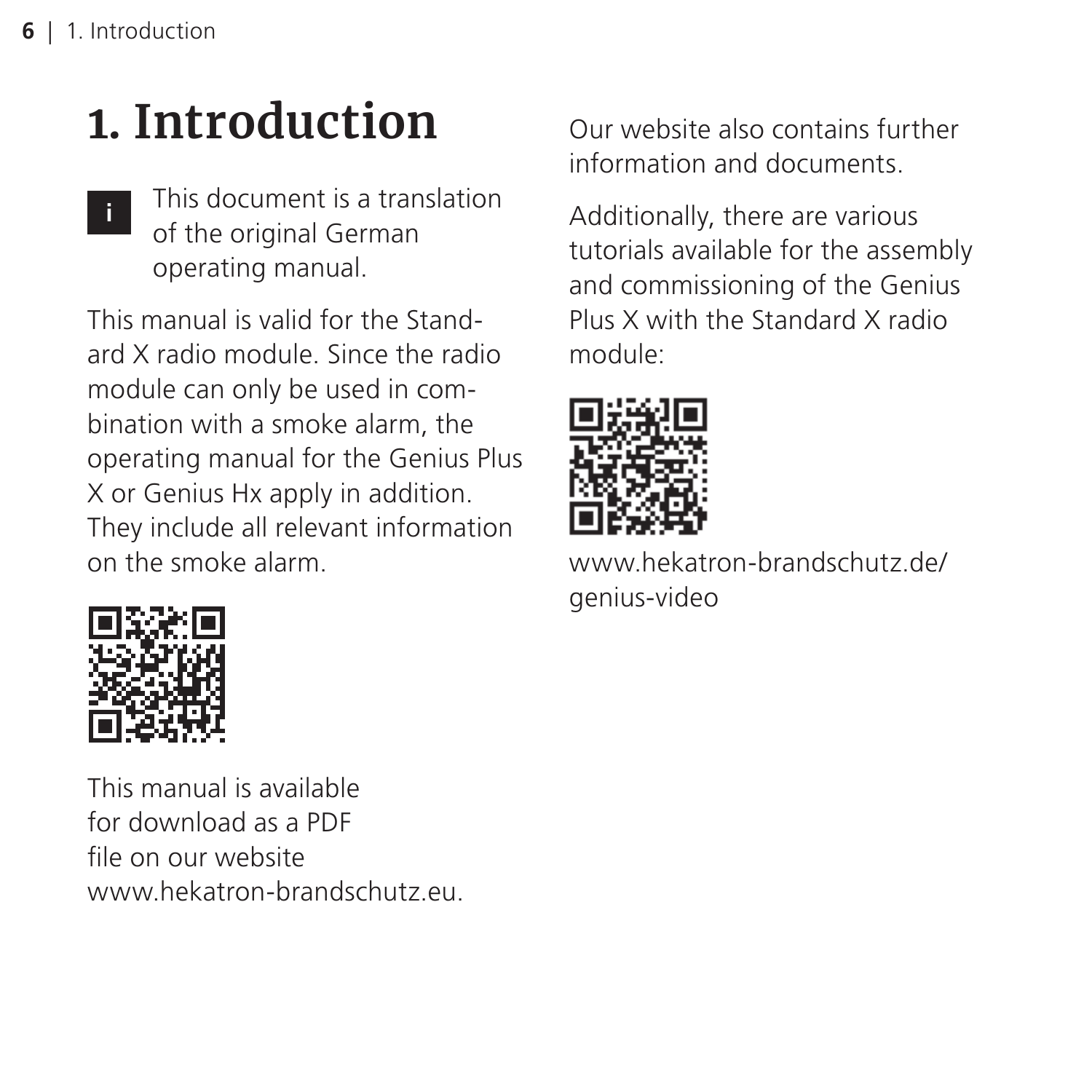This manual uses the following symbols and signal words:

| Symbol/<br>signal word | Meaning                                                                                          |
|------------------------|--------------------------------------------------------------------------------------------------|
| <b>CAUTION</b>         | Warning which could lead<br>to material damage or<br>functional defects if it is<br>not observed |
|                        | Reference to additional<br>information                                                           |
|                        | Instruction                                                                                      |
|                        | Result of an action                                                                              |
|                        | l ist                                                                                            |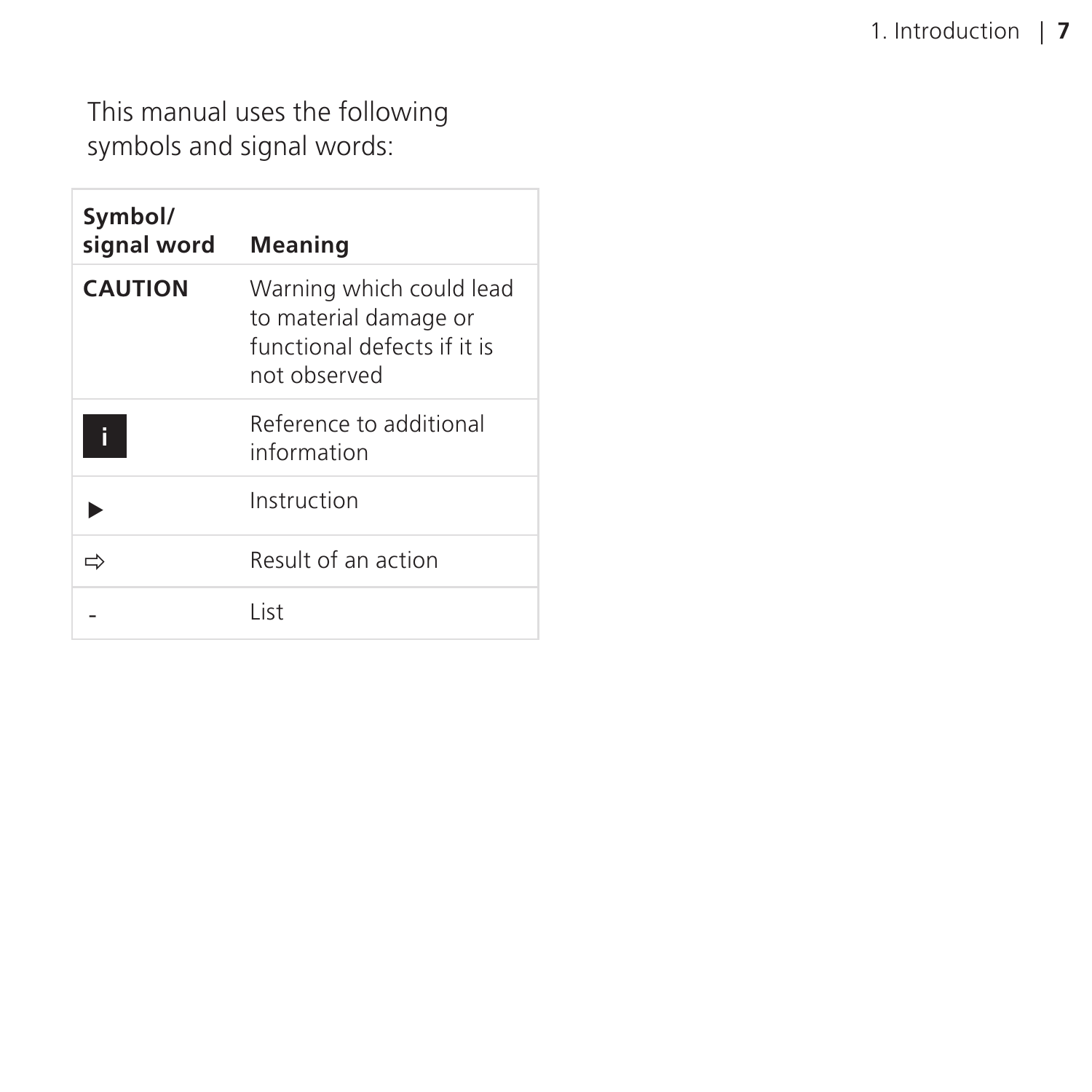## <span id="page-7-0"></span>**2. Intended use**

- The radio module is designed exclusively for use with the Genius Plus X and Genius Hx smoke alarms.
- The area of application includes smoke alarms in apartments, single-family homes or similar environments.

#### **Improper use**

- Smoke alarms connected in a radio network must not be used for forwarding alarms (e.g. to the fire brigade). For this purpose, a fire alarm control panel in accordance with the national directives and regulations must be used.

If the radio module is not used as intended, Hekatron Vertriebs GmbH shall not assume any liability for resulting damage.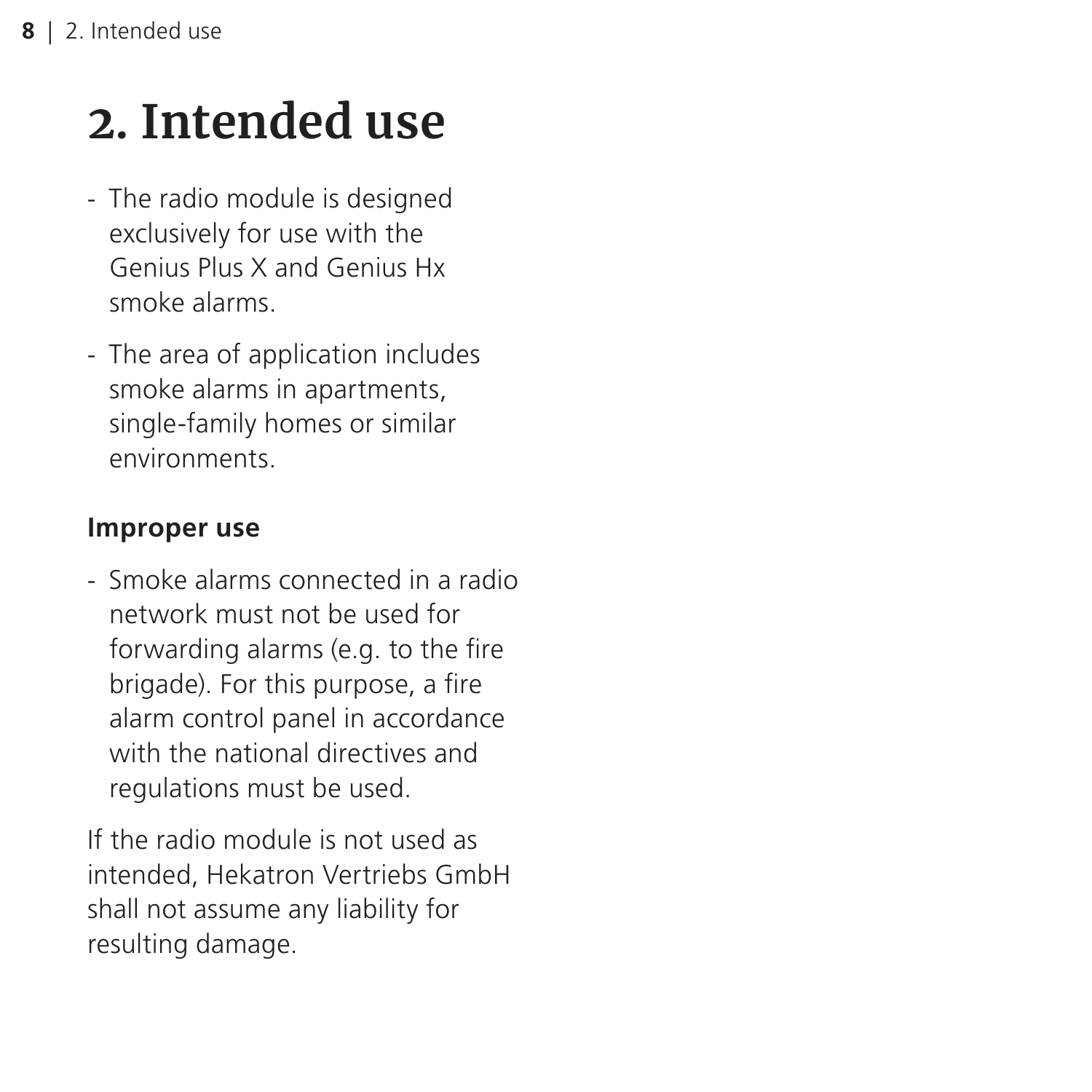## <span id="page-8-0"></span>**3. Safety**

If the safety and operating instructions are not observed, no liability and warranty claims against Hekatron Vertriebs GmbH shall be enforceable.

### **General**

- To ensure the proper and safe use of the radio module, please read the operating manual thoroughly and carefully and follow the instructions.
- Keep the operating manual for future reference.
- In addition, read and observe the operating manual of the smoke alarm.
- Smoke alarm with Standard X radio module: Improper assembly, commissioning and maintenance of smoke

alarms with radio modules may lead to gaps in the fire protection system. This work should therefore be carried out by a "Q-tested specialist for smoke alarms".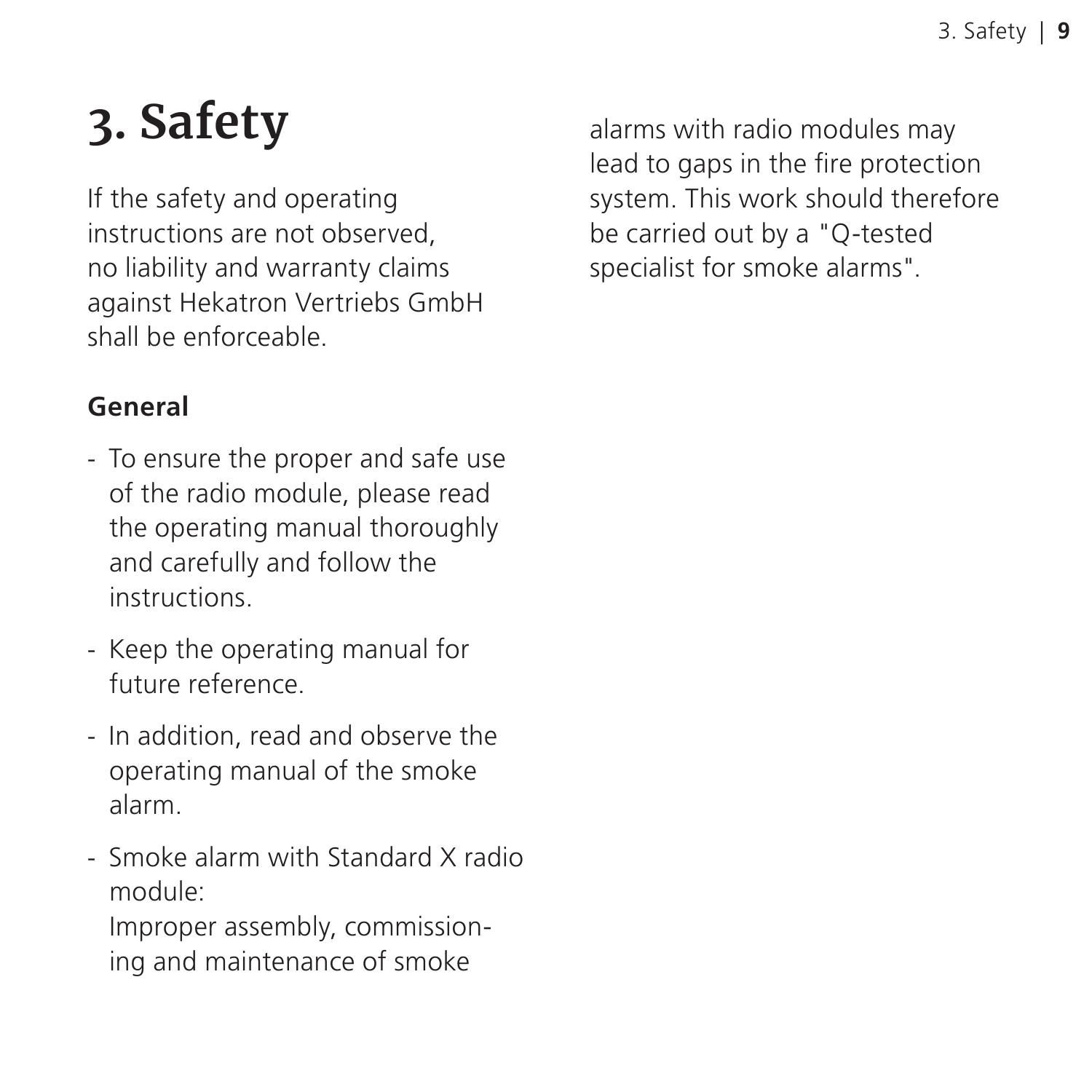## <span id="page-9-0"></span>**4. General information**

This chapter provides an explanation of important general terms and information. These are important for a better understanding of all subsequent chapters.

### **Line**

- consists of min. 2, max. 30 users
- fixed coding on A.0

### **Identification code**

Each line is automatically assigned a unique identification code (ID) during radio commissioning, which is allocated to all smoke alarms of this line. After commissioning, the radio modules can only be triggered by messages from radio modules of the same line and with the same ID. Messages from neighbouring systems are ignored.

### **Repeater**

Each radio module is equipped with a repeater that receives signals and then transmits them at maximum transmission power. Only signals from the same line are transmitted.

### **Alarm transmission**

If a radio smoke alarm detects a fire, the signal is sent to the radio network after about 20 seconds. The smoke alarms connected in the network remain in alarm status until they are deactivated by pressing the test button or until the triggering smoke alarm no longer detects smoke in the measuring chamber.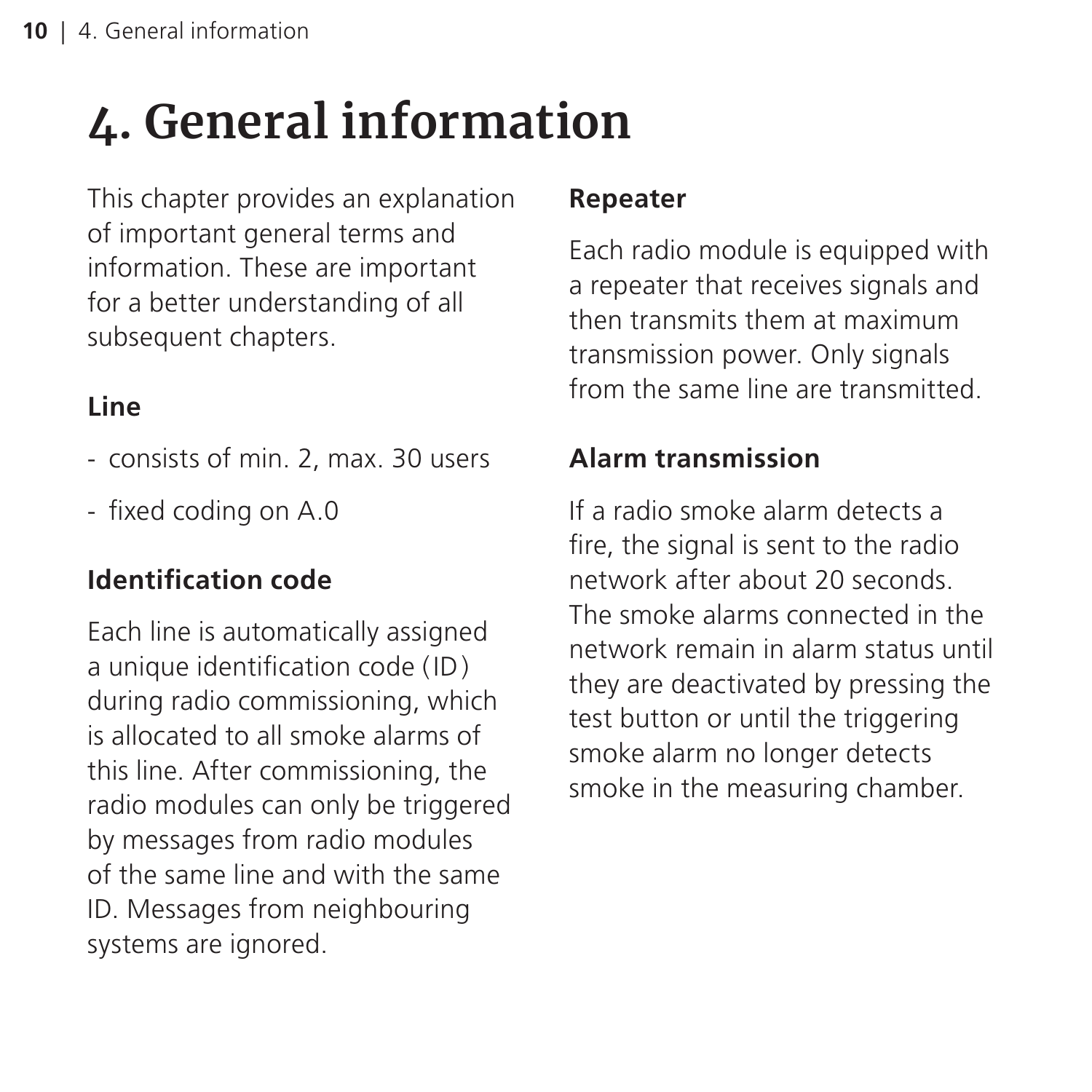### **Signal propagation time**

The signal propagation time within a radio network depends on the number of users and the number of signals currently in circulation:

| <b>Radio network</b>      | Signal propagation                                                           |
|---------------------------|------------------------------------------------------------------------------|
| No signals                | Approx. 5 to<br>10 seconds                                                   |
| Signals in<br>circulation | Max. signal<br>propagation time =<br>number of smoke<br>alarms x 3.5 seconds |

The signal propagation time of the simultaneously alarming radio users must not exceed 10 minutes, as otherwise no acknowledgement is possible.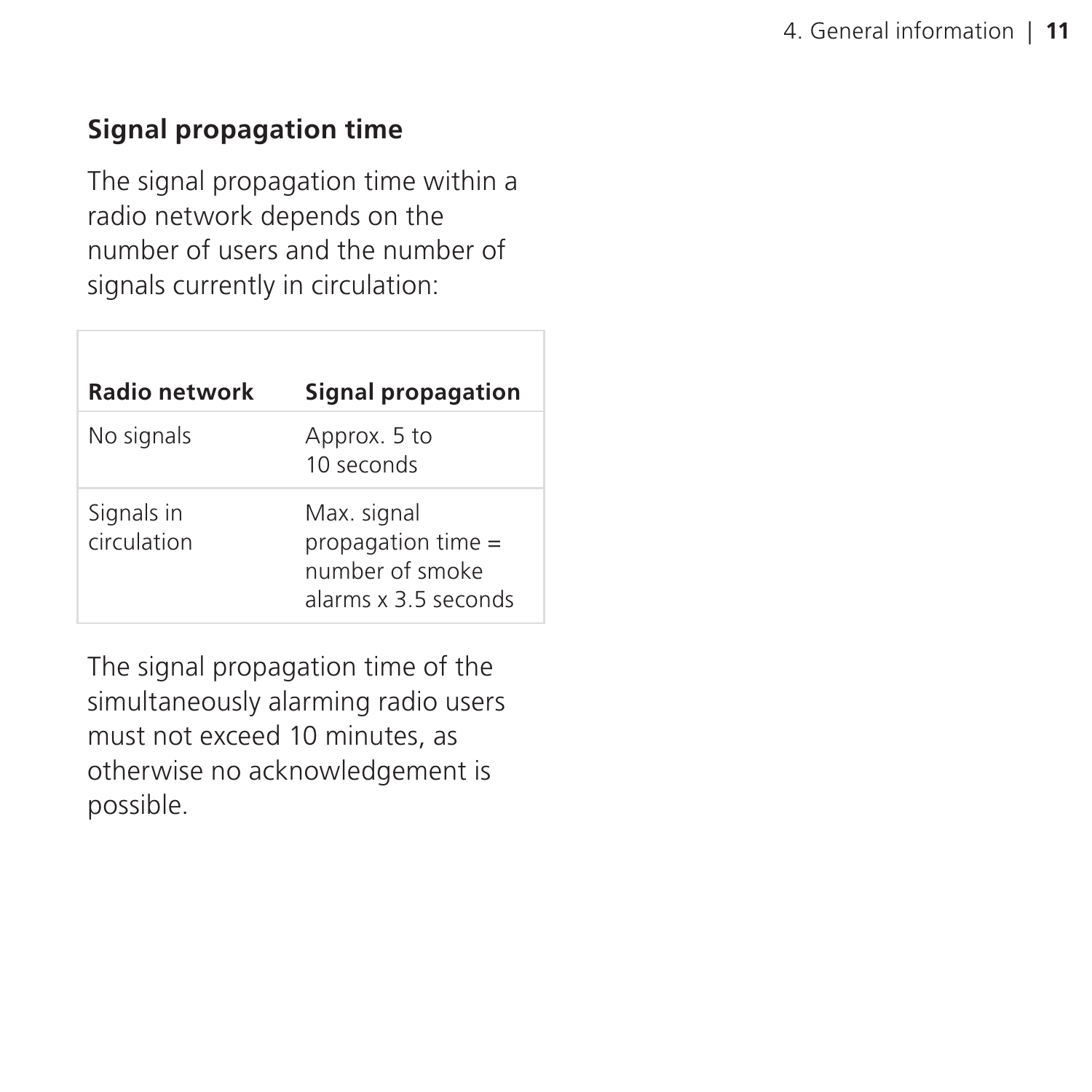## <span id="page-11-0"></span>**5. Product description**



**Standard X radio module**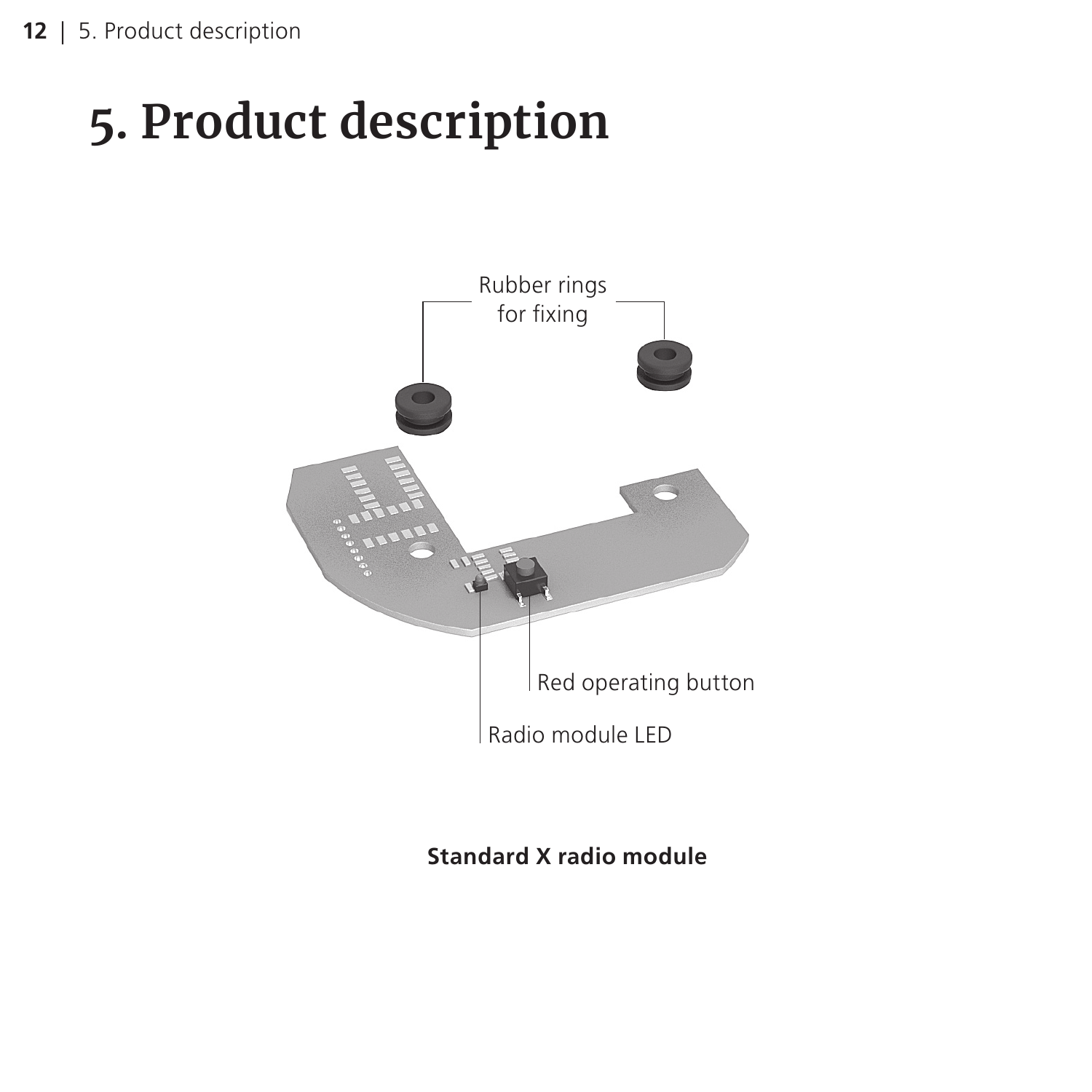### <span id="page-12-0"></span>**5.1 Functional principle**

Every radio module is equipped with an integrated repeater that receives signals and then transmits them to the next radio smoke alarm within the same line at maximum transmission power.

### **5.2 Features**

### **General**

- fixed coding on A.0 line
- connection of up to 30 radio smoke alarms (per line) in a network
- parallel operation of several A.0 lines possible
- approx. 30 m range within buildings
- acoustic locating of alarms and faults

### **Conformity**

Hekatron Vertriebs GmbH hereby declares that the Standard X radio module is compliant with EU regulations 2014/53/EU and 2011/65/EU. The complete declaration of conformity can be found on our website [www.hekatron-brandschutz.de](http://hekatron-brandschutz.de).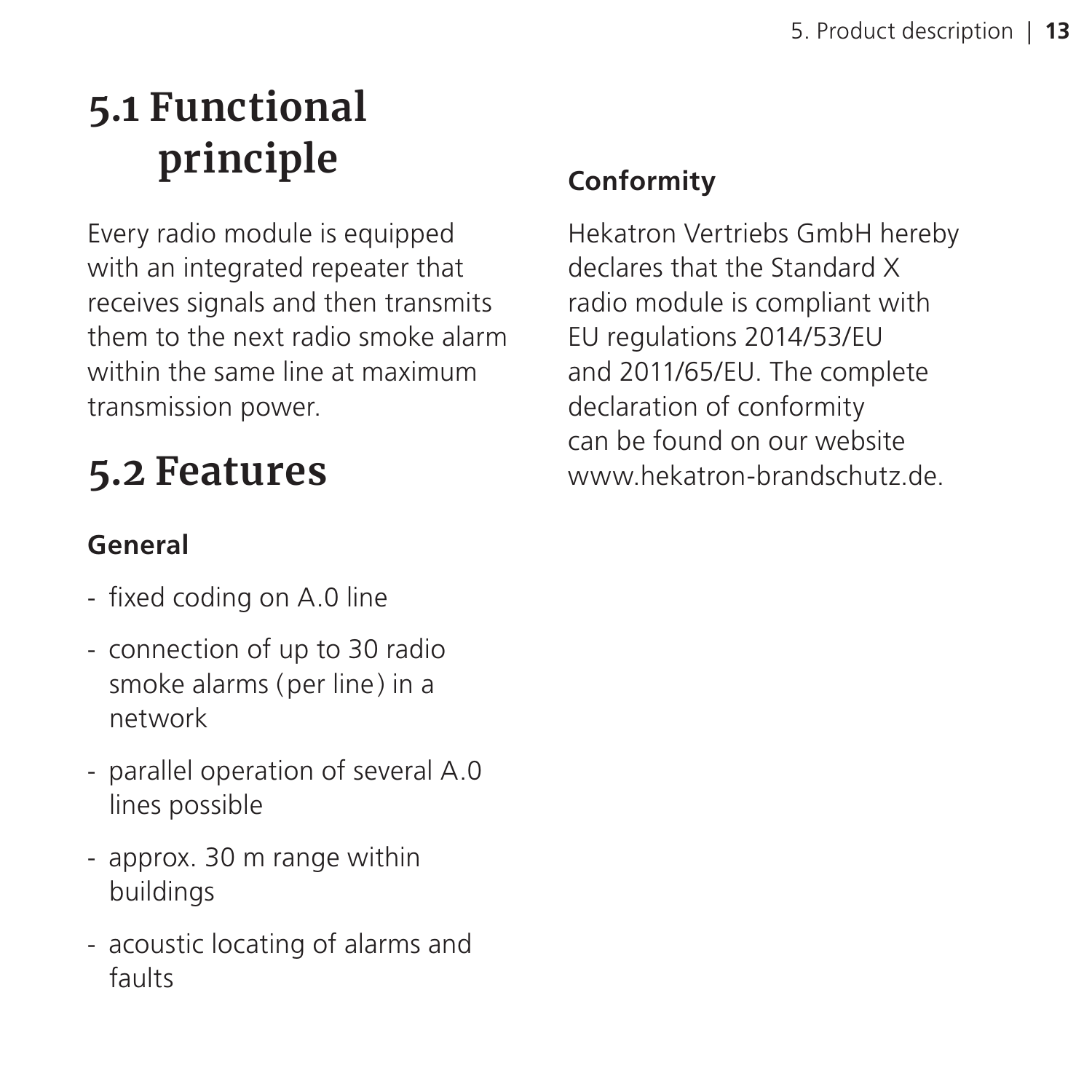## <span id="page-13-0"></span>**6. Project planning**

All specifications in the operating manual of the smoke alarm shall apply to project planning and the respective assembly position of the smoke alarms.

Determine the following aspects:

- number of smoke alarms with radio module
- their assembly positions

### **Also comply with the following additional aspects:**

- connection of max. 30 radio smoke alarms per line
- distance between 2 radio users: min. 0.5 m, max. approx. 30 m
- distance to external radio systems (e.g. router, DECT telephones, radio loudspeakers, baby monitor): min. 2 m
- observe signal propagation times [\(see chapter "General](#page-11-0)  [information"\)](#page-11-0)
	- When external radio communications systems are in the radio range which use the same frequency range (868 MHz), it can lead to an increased level of radio communications traffic (=portion of radio interference), and pose an energy-related burden on the participating wireless devices. **i**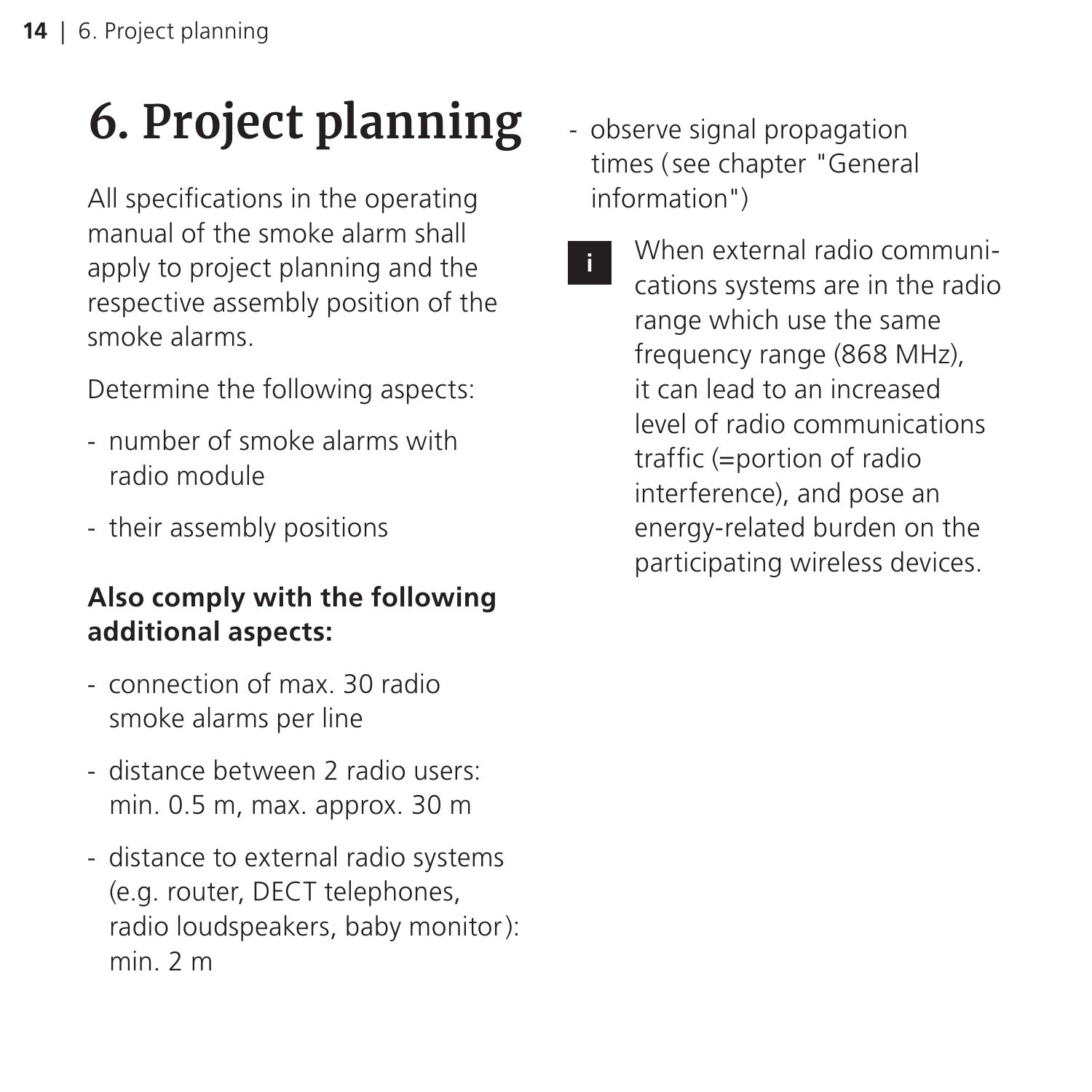## <span id="page-14-0"></span>**7. Assembly**

### **CAUTION**

Risk of damage to the radio module

- $\blacktriangleright$  Do not touch components (circuit boards) directly. Only hold the radio module by the edge.
- $\blacktriangleright$  Mount the smoke alarm base. For this purpose, observe the specifications in the operating manual of the smoke alarm and in the chapter "Project planning" in this manual.
- $\blacktriangleright$  Remove the cover of the interface at the smoke alarm using a pair of pliers.
- $\blacktriangleright$  Carefully place the radio module on the connector pins in the smoke alarm.



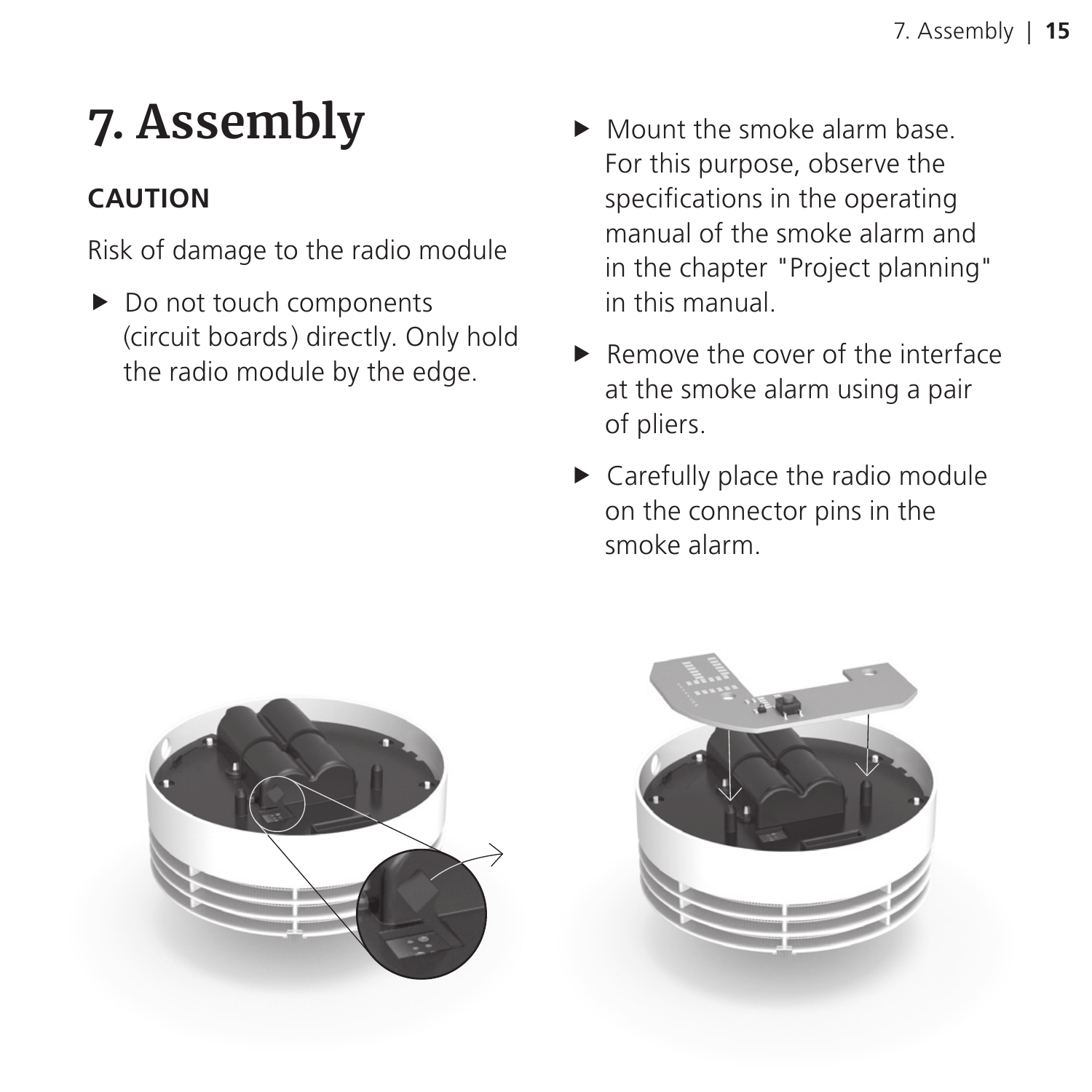- $\blacktriangleright$  Fix the radio module to the connector pins using the rubber rings.
	- $\Rightarrow$  The radio module LED flashes for approx. 5 seconds, then it goes out.
	- $\Rightarrow$  The settings of the radio module are read by the smoke alarm

### **CAUTION**

If smoke alarms with a radio module are screwed into the base, but no radio commissioning is carried out within 2 hours, the smoke alarms signal a fault.

 $\triangleright$  Commission the radio module.



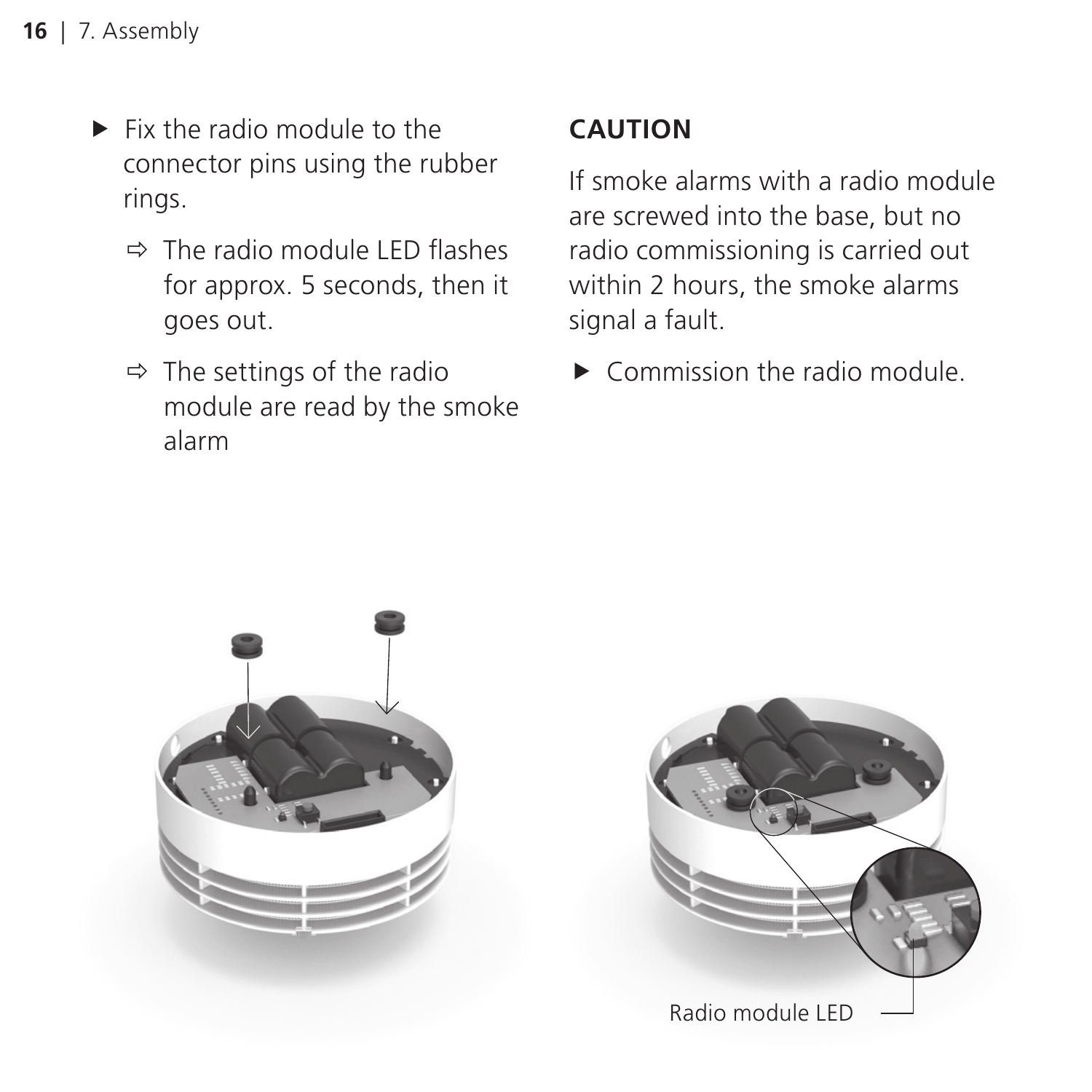## <span id="page-16-0"></span>**8. Radio commissioning**

Radio commissioning is carried out for each line, i.e. each line must be commissioned separately. If 2 A.0 lines are to be operated in parallel, 2 radio commissioning operations must be carried out in succession. This ensures that the lines emit alarms separately and independently.

#### **Requirements**

- A radio smoke alarm of the line is ready at hand, but not yet screwed into the base.
- All other radio smoke alarms of this line are completely assembled and signal their readiness for commissioning by means of the running light (green-orange-red) on the test button every 8 seconds.

### **Performing radio commissioning**

- After the start of commissioning, all users of this line must be confirmed within 15 minutes by pressing the test button. **i**
- $\blacktriangleright$  Press and hold the red operating button on the ready but not yet mounted smoke alarm for at least 5 seconds until the radio module LED lights up permanently.
- $\blacktriangleright$  Release the red operating button.
	- $\Rightarrow$  The radio module LED continues to flash for a short time.
- $\blacktriangleright$  Screw the smoke alarm into the base.
	- $\Rightarrow$  All smoke alarms of this line within range will signal the receipt of the signal for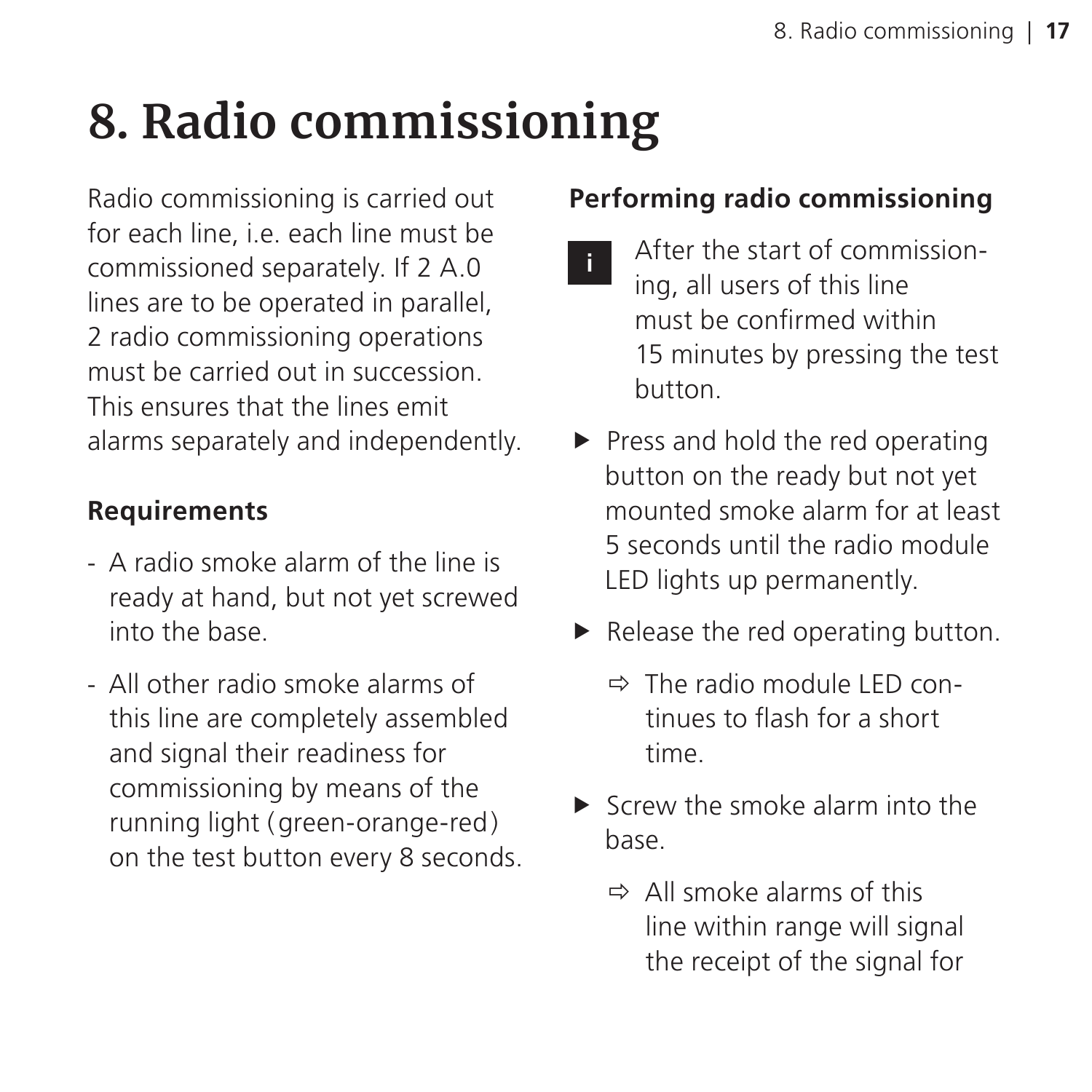15 minutes by flashing green on the test button and a triple acoustic signal every 8 seconds.

- $\blacktriangleright$  All smoke alarms of this line must be confirmed within 15 minutes by pressing the test button.
	- $\Rightarrow$  The smoke alarms each signal successful registration on the line by a triple acoustic signal and the test button flashing green.
- $\Rightarrow$  The smoke alarms receive a unique ID.
- $\Rightarrow$  Radio commissioning is complete. The networkconnected smoke alarms go into normal operation and the test button flashes green every 48 seconds.



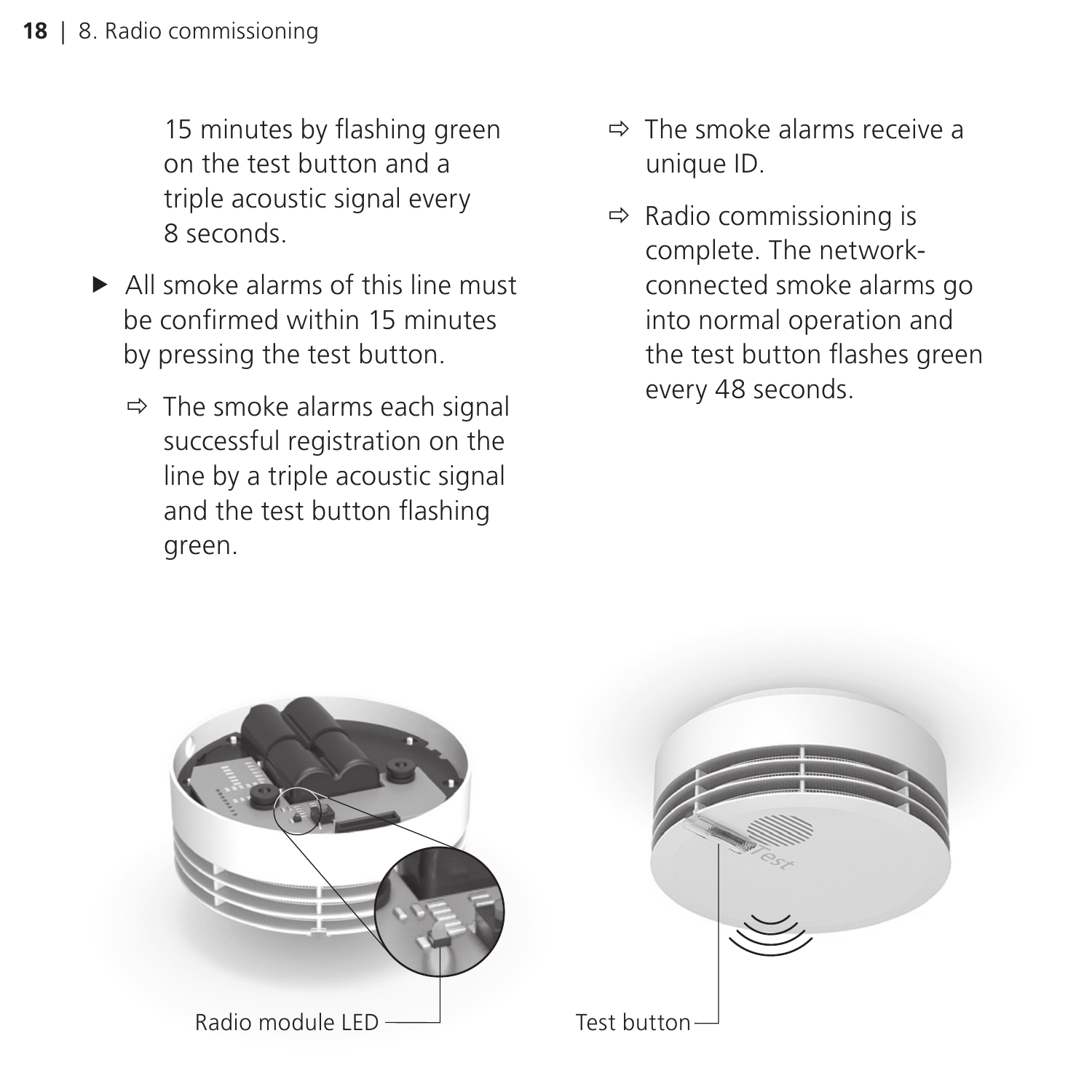## <span id="page-18-0"></span>**9. Operation**

### **9.1 Locating and deactivating a fault**

### **Locating a fault**

- Press the test button on a signalling smoke alarm.
	- $\Rightarrow$  The smoke alarm with the fault continues to signal.
	- $\Rightarrow$  All other smoke alarms are muted.

### **Muting a fault**

- Press the test button on the triggering smoke alarm.
	- $\Rightarrow$  The fault is muted for 24 hours.

### **9.2 Locating and deactivating an alarm**

### **Locating an alarm**

- $\blacktriangleright$  Press the test button on a signalling smoke alarm.
	- $\Rightarrow$  All smoke alarms that detect smoke continue to signal.
	- Ö All other smoke alarms are muted.

### **Deactivating an alarm**

- Press the test button on the triggering smoke alarm.
	- $\Rightarrow$  The alarm is muted for 10 minutes.
- 

If the smoke alarm continues to detect smoke, the radio network is alarmed again.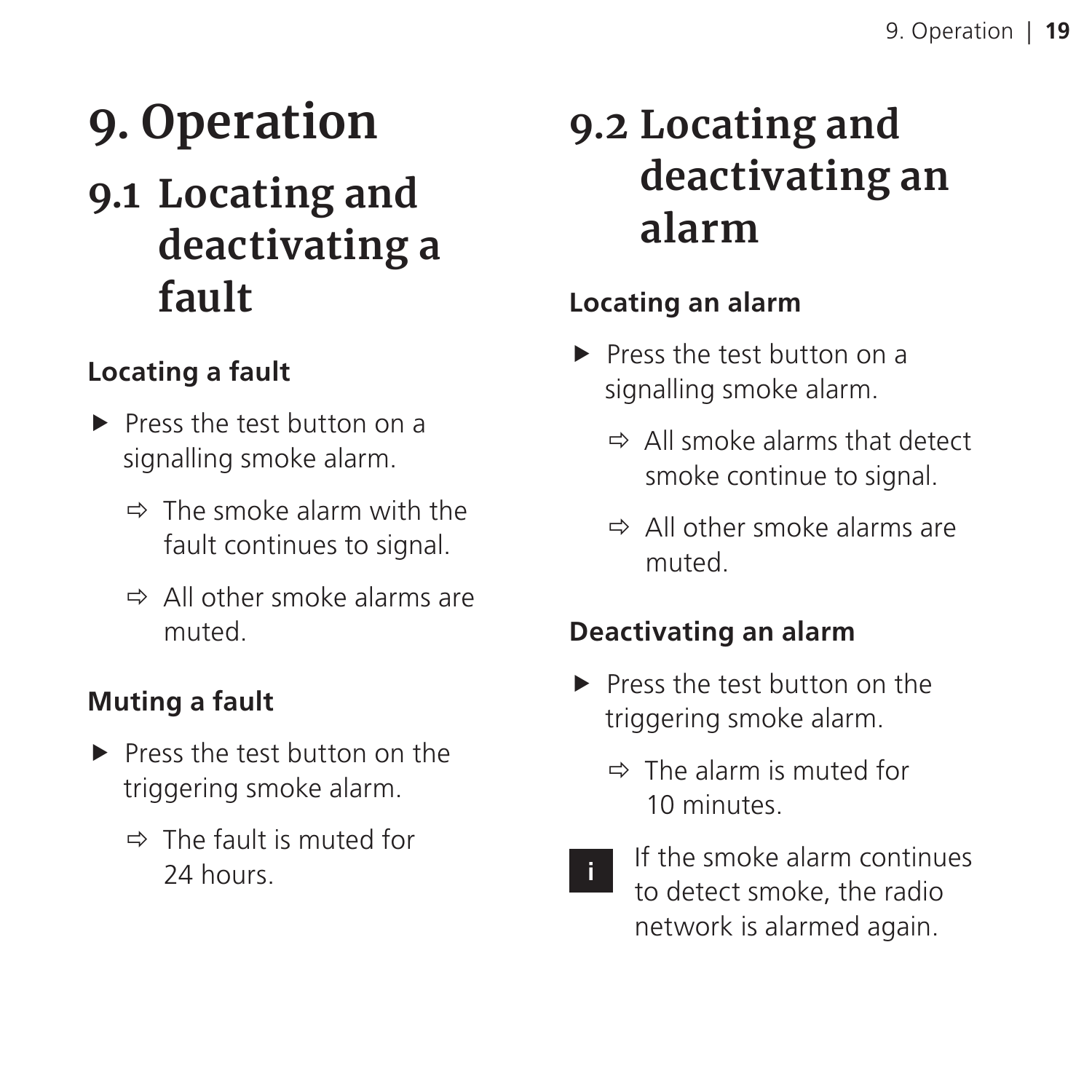### <span id="page-19-0"></span>**9.3 Preventing transmission of alarms**

If a radio smoke alarm detects a fire, the signal is transmitted to the radio network after about 20 seconds. Within these 20 seconds, the transmission and thus area-wide alarm can be prevented as follows:

- $\blacktriangleright$  Press the test button on the triggering smoke alarm.
	- $\Rightarrow$  The triggering smoke alarm is muted.
	- $\Rightarrow$  The transmission of the alarm is prevented.

### **9.4 Adding users to the radio network/replacing smoke alarms**

Single or several users can be added to an existing radio network at a later point in time.



The maximum number per line is 30 users.

This procedure also applies for the replacement of an existing smoke alarm.

#### **Requirements**

- The new users are prepared for commissioning (see chapters ["Project planning"](#page-14-0) and ["Assembly"](#page-25-0)).
- The new smoke alarms are completely assembled in the base and signal their readiness for radio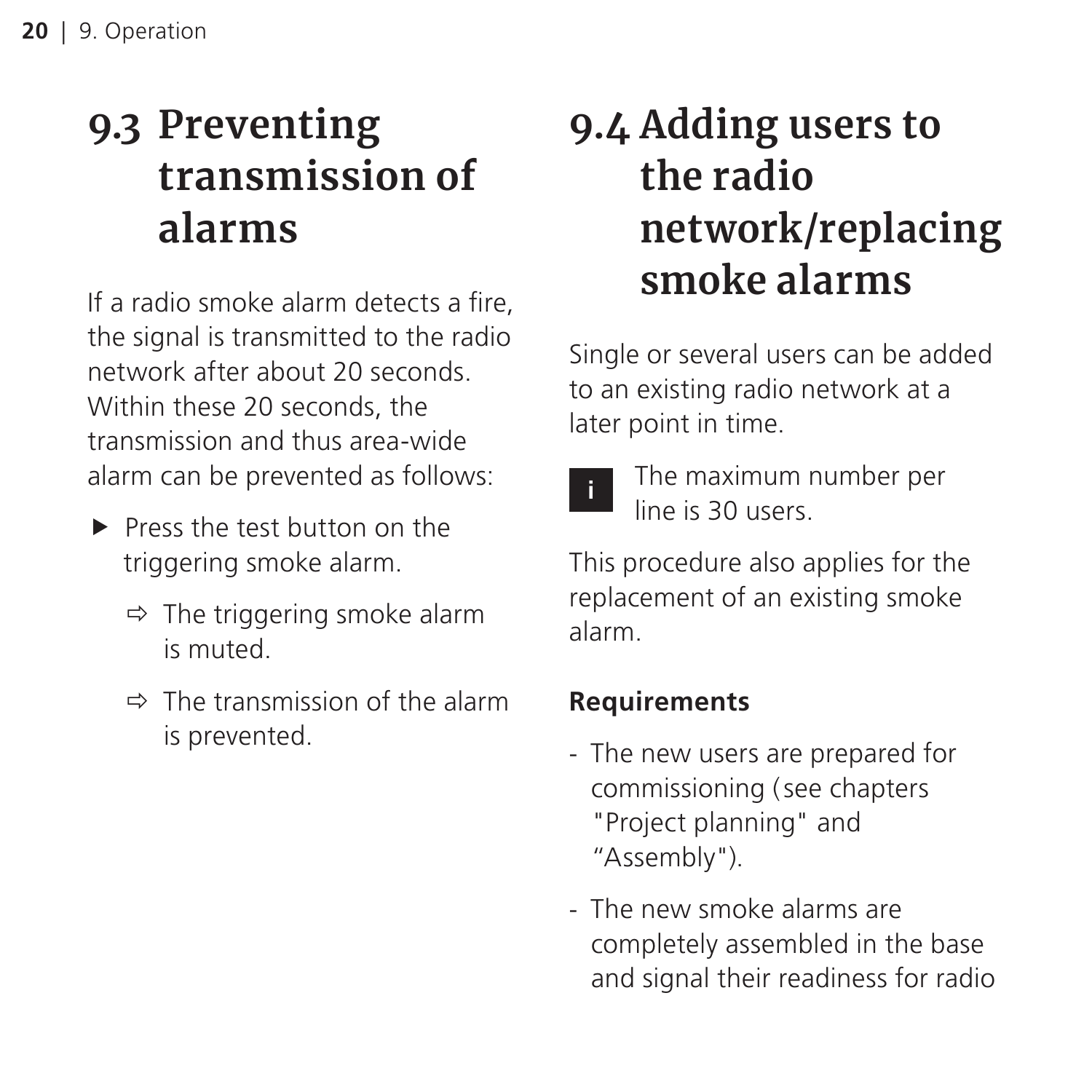commissioning by means of the running light (green-orangered) on the test button every 8 seconds.

#### **Adding / replacing users**

- $\blacktriangleright$  Unscrew an existing user from its base (= start smoke alarm).
- $\blacktriangleright$  Press and hold the red operating button on the radio module for about 5 seconds.
	- $\Rightarrow$  The radio module LED lights up permanently.
	- $\Rightarrow$  All smoke alarms of this line signal their readiness for radio commissioning for 15 minutes by a positive self-test sound and green flashing of the LED in the test button every 8 seconds.
- $\blacktriangleright$  Screw the start smoke alarm into the base.
- $\triangleright$  Confirm each new user by pressing its test button.
	- $\Rightarrow$  The users each signal successful registration on the line by a triple acoustic signal and green flashing of the test button.
- $\blacktriangleright$  Also confirm the users which are already members of the line, either by pressing the test button or by terminating the radio commissioning process.

### **Premature termination of the radio commissioning**

 $\blacktriangleright$  Unscrew an existing user, which is still signalling readiness for radio commissioning, from its base.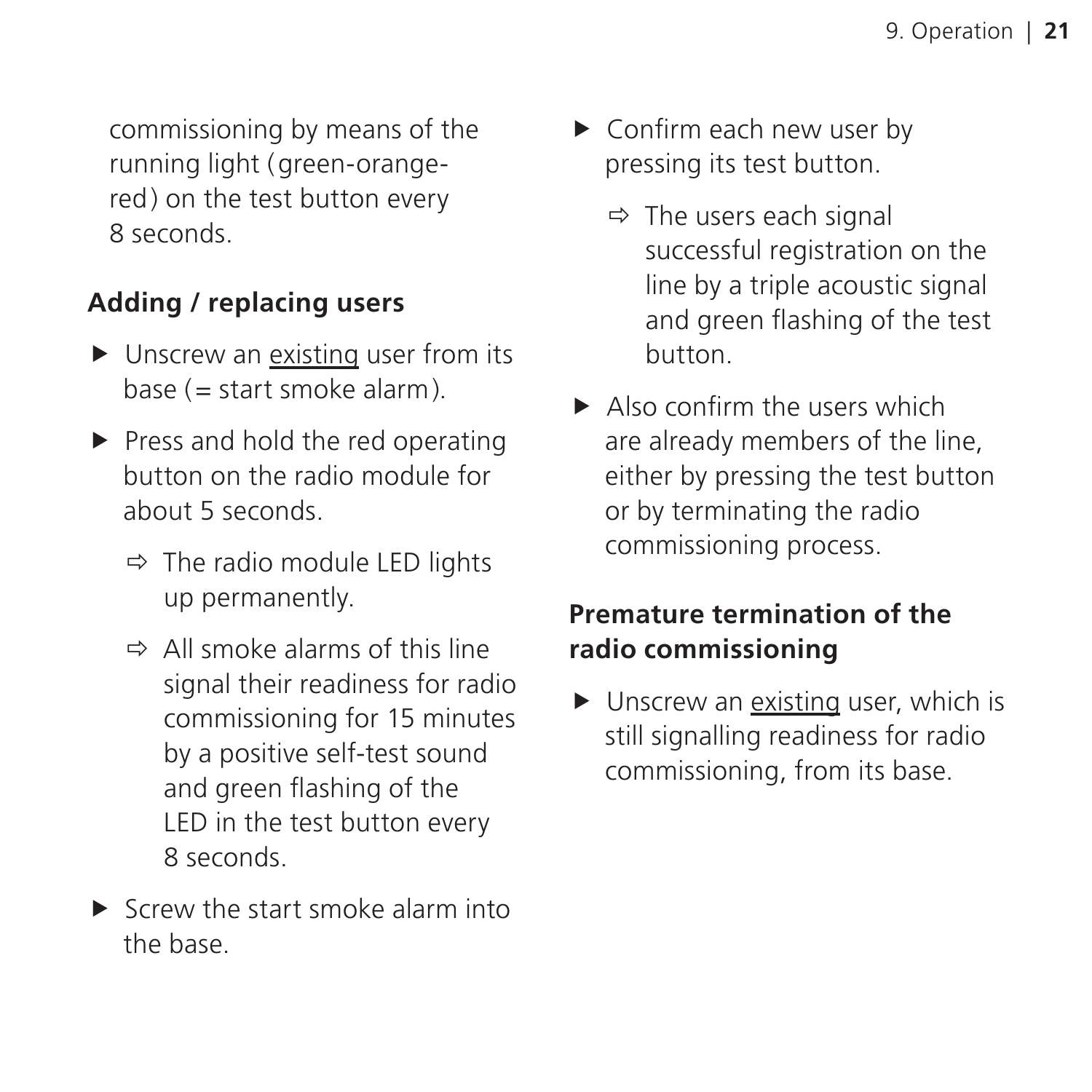- <span id="page-21-0"></span> $\blacktriangleright$  Briefly press the red operating button at the radio module.
	- $\Rightarrow$  Radio commissioning is terminated.
	- $\Rightarrow$  The smoke alarms stop signalling.
	- $\Rightarrow$  All users confirmed so far remain assigned to this line.
- $\blacktriangleright$  Screw the user back into its base.

### **9.5 Removing users from the radio network**

- $\blacktriangleright$  Remove the desired radio smoke alarm form the base.
- $\blacktriangleright$  Remove the rubber rings from the connector pins.
- $\blacktriangleright$  Remove the radio module from the smoke alarm.

### **CAUTION**

Modifying an existing radio network may result in incorrect spacing between the remaining users and thus in an interruption of the radio connection.

 $\blacktriangleright$  Perform a line test of the remaining users and make sure that the users are still within range of each other.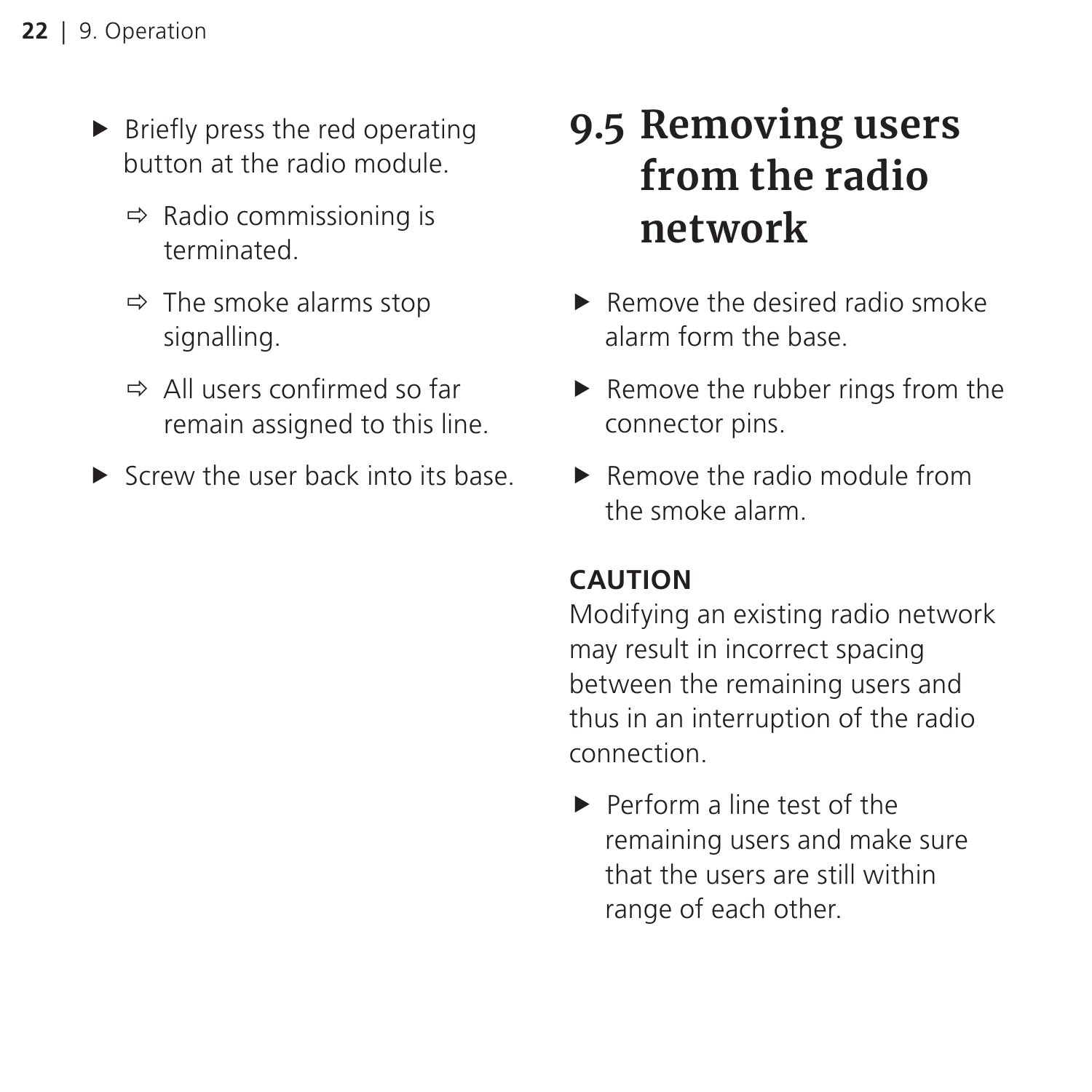### <span id="page-22-0"></span>**9.6 Deleting line allocations**

In order for a smoke alarm to be taught-in to another line, its ID and assignment to the current line must first be deleted.

- $\blacktriangleright$  Remove the radio module from the smoke alarm for approx. 20 seconds.
	- $\Rightarrow$  The ID and the assignment to the line are deleted.
	- $\Rightarrow$  The smoke alarm can now be taught-in to another line.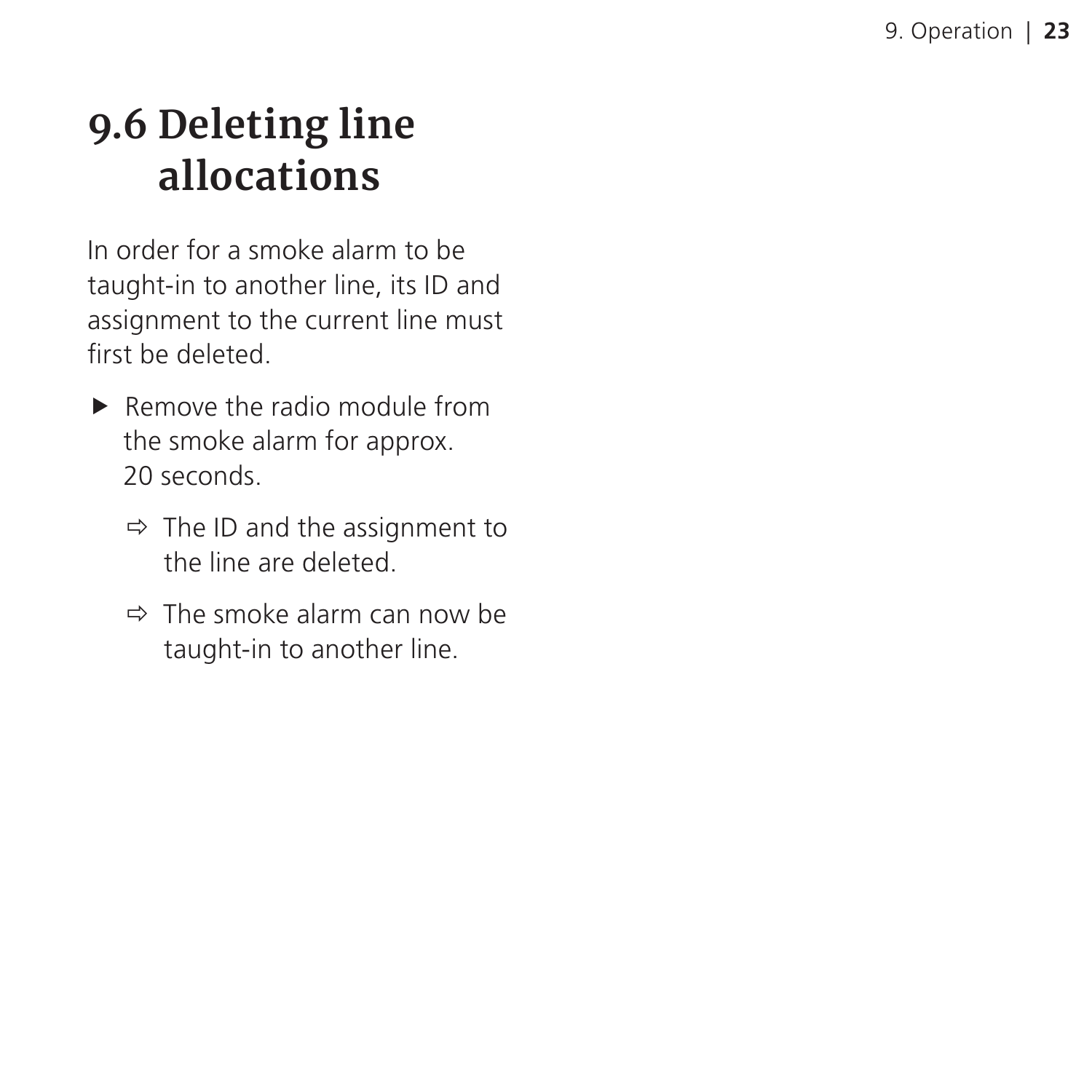## <span id="page-23-0"></span>**10. Status signals**

In normal operation, the smoke alarm carries out an automatic self-check in regular intervals. The corresponding status is signalised by means of the test button and the acoustic alarm.

### **Normal operation**

The smoke alarm has an integrated real-time clock. This has the effect that the LED in the test button and the acoustic alarm are deactivated from 9 p.m. to 7 a.m. CET<sup>1</sup>.

| <b>Test button</b>              |                                      | <b>Acoustic alarm</b>                        | Cause                                                                                                  | Remedy                                                                                               |
|---------------------------------|--------------------------------------|----------------------------------------------|--------------------------------------------------------------------------------------------------------|------------------------------------------------------------------------------------------------------|
| GRFFN                           | Flashes every<br>48 seconds          |                                              | Smoke alarm<br>functions<br>impeccably                                                                 |                                                                                                      |
| GREEN                           | Flashes every<br>48 seconds          | Short acoustic<br>signal every<br>60 seconds | Fault of a smoke<br>alarm in the line                                                                  | Locate the<br>smoke alarm<br>with the fault.<br>Rectify the fault.<br>Re-commission<br>radio module. |
| GRFFN-<br>ORANGE-<br><b>RFD</b> | Running<br>light every<br>48 seconds |                                              | Radio networking<br>is not possible (up<br>to max. 2 hours<br>after insertion of<br>the radio modules) | Commission the<br>radio module.                                                                      |

1 CET: Central European Time (winter time)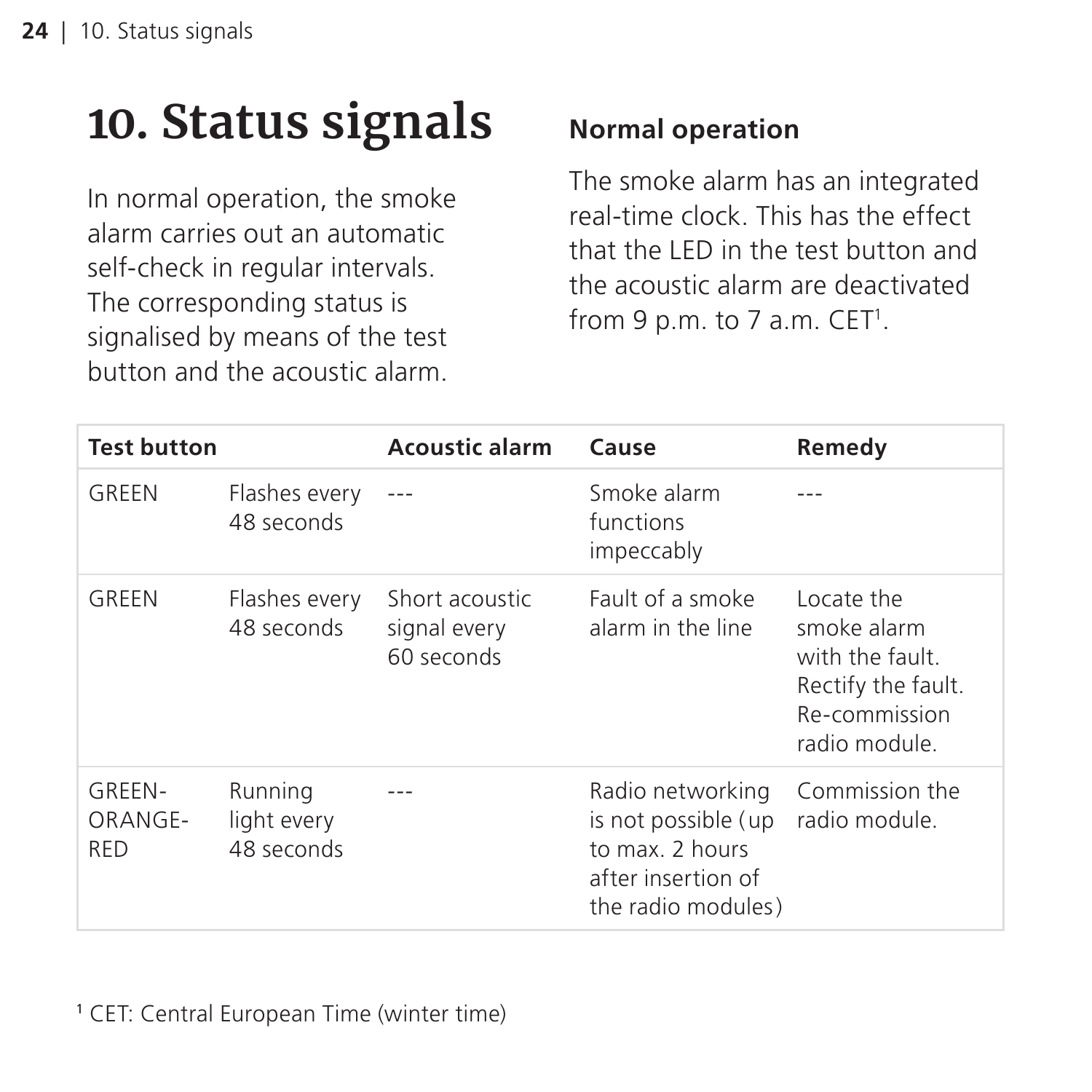| Normal operation (continued) |  |
|------------------------------|--|
|------------------------------|--|

| <b>Test button</b>              |                                      | <b>Acoustic alarm</b>                                | Cause                                               | Remedy                                                   |
|---------------------------------|--------------------------------------|------------------------------------------------------|-----------------------------------------------------|----------------------------------------------------------|
| GRFFN-<br>ORANGE-<br><b>RFD</b> | Running<br>light every<br>48 seconds | Short acoustic<br>signal every<br>48 seconds         | No radio<br>networking (radio<br>module LED is off) | Commission the radio<br>module.                          |
| ORANGE                          | Flashes every<br>8 seconds           | Short acoustic<br>signal every<br>48 seconds         | End of service life <sup>1</sup>                    | Replace the device.<br>Deactivate the<br>acoustic alarm. |
| ORANGE                          | Flashes every<br>8 seconds           | (Acoustic<br>alarm has been<br>deactivated)          | End of service life <sup>1</sup>                    | Replace the device.                                      |
| <b>RFD</b>                      | Flashes every<br>8 seconds           | Short acoustic<br>signal every<br>48 seconds         | Fault detected <sup>1</sup>                         | Replace the device.<br>Deactivate the<br>acoustic alarm  |
| <b>RFD</b>                      | Flashes every<br>8 seconds           | $---$<br>(Acoustic<br>alarm has been<br>deactivated) | Fault detected <sup>1</sup>                         | Replace the device.                                      |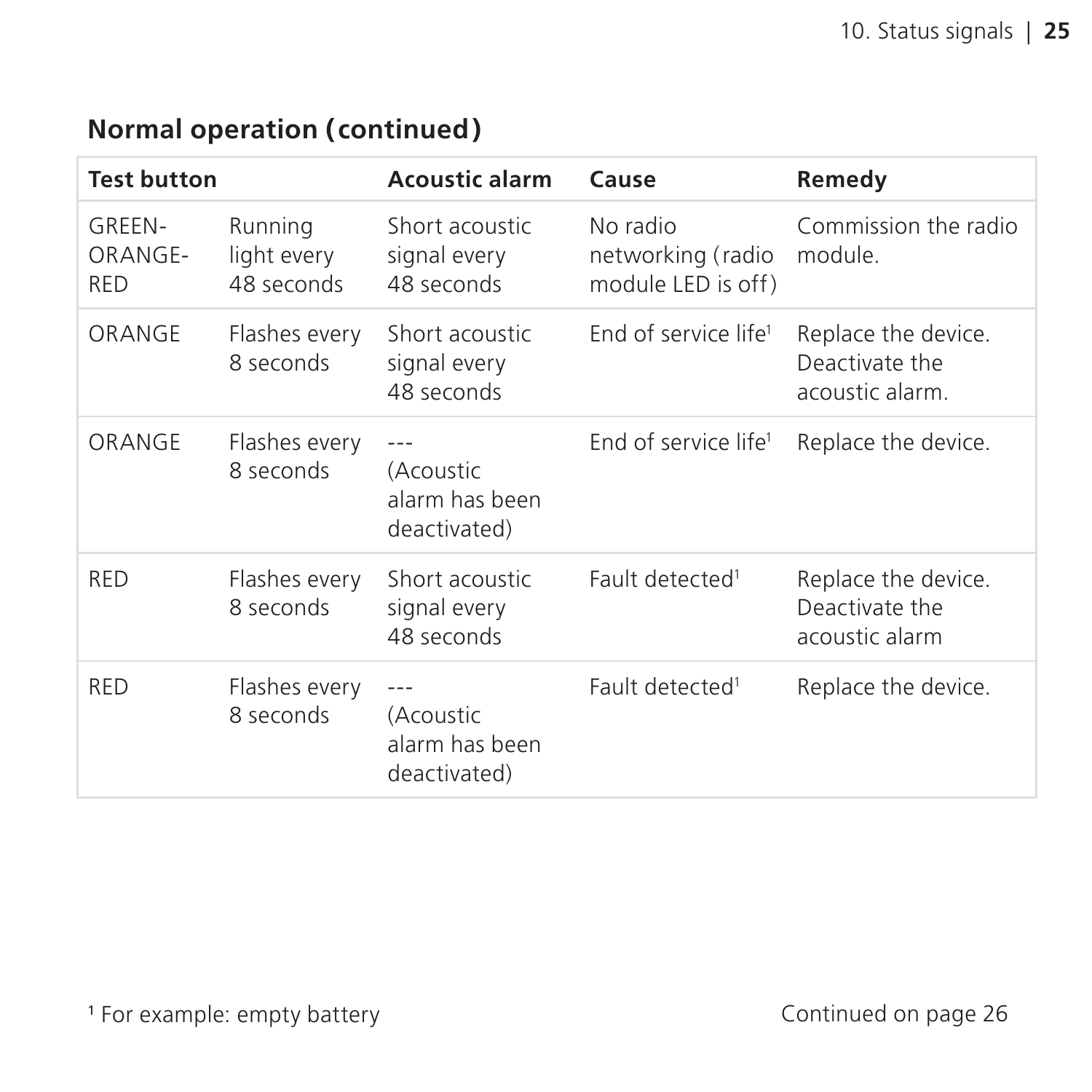#### <span id="page-25-0"></span>**Fire alarm**

As soon as the smoke alarm detects smoke, it enters the "fire alarm" mode. In this mode, the LED is flashing, and the acoustic alarm is sounded.

| <b>Test button</b>              |                                        | Acoustic<br>alarm                                                               | Cause                                                               | Remedy                                                                                                                     |
|---------------------------------|----------------------------------------|---------------------------------------------------------------------------------|---------------------------------------------------------------------|----------------------------------------------------------------------------------------------------------------------------|
| <b>RED</b>                      | Flashes every<br>second                | Alternating,<br>loud alarm<br>sound                                             | Smoke is detected                                                   | Exit the building<br>(s. page 3 "Conduct in the<br>event of fire").                                                        |
| <b>RED</b>                      | Flashes every<br>8 seconds             | Alternating,<br>loud alarm<br>sound                                             | Alarm received:<br>Smoke is detected                                | Exit the building<br>(s. page 3 "Conduct in the<br>event of fire").                                                        |
| GRFFN                           | Double-<br>flashes every<br>48 seconds |                                                                                 | Active alarm<br>storage (the<br>device has an<br>active fire alarm) | Check environment for<br>possible sources of smoke.<br>Delete the alarm storage<br>by pressing the test button<br>briefly. |
| Deactivating the acoustic alarm |                                        | $\Rightarrow$ In the event of a fire alarm,<br>the acoustic alarm is muted<br>. |                                                                     |                                                                                                                            |
| Press the test button briefly.  |                                        |                                                                                 |                                                                     |                                                                                                                            |

 $\Rightarrow$  In the event of a fault, the acoustic alarm is muted for 24 hours.

for 10 minutes. Subsequently, the alarm will be sounded again if smoke is still detected.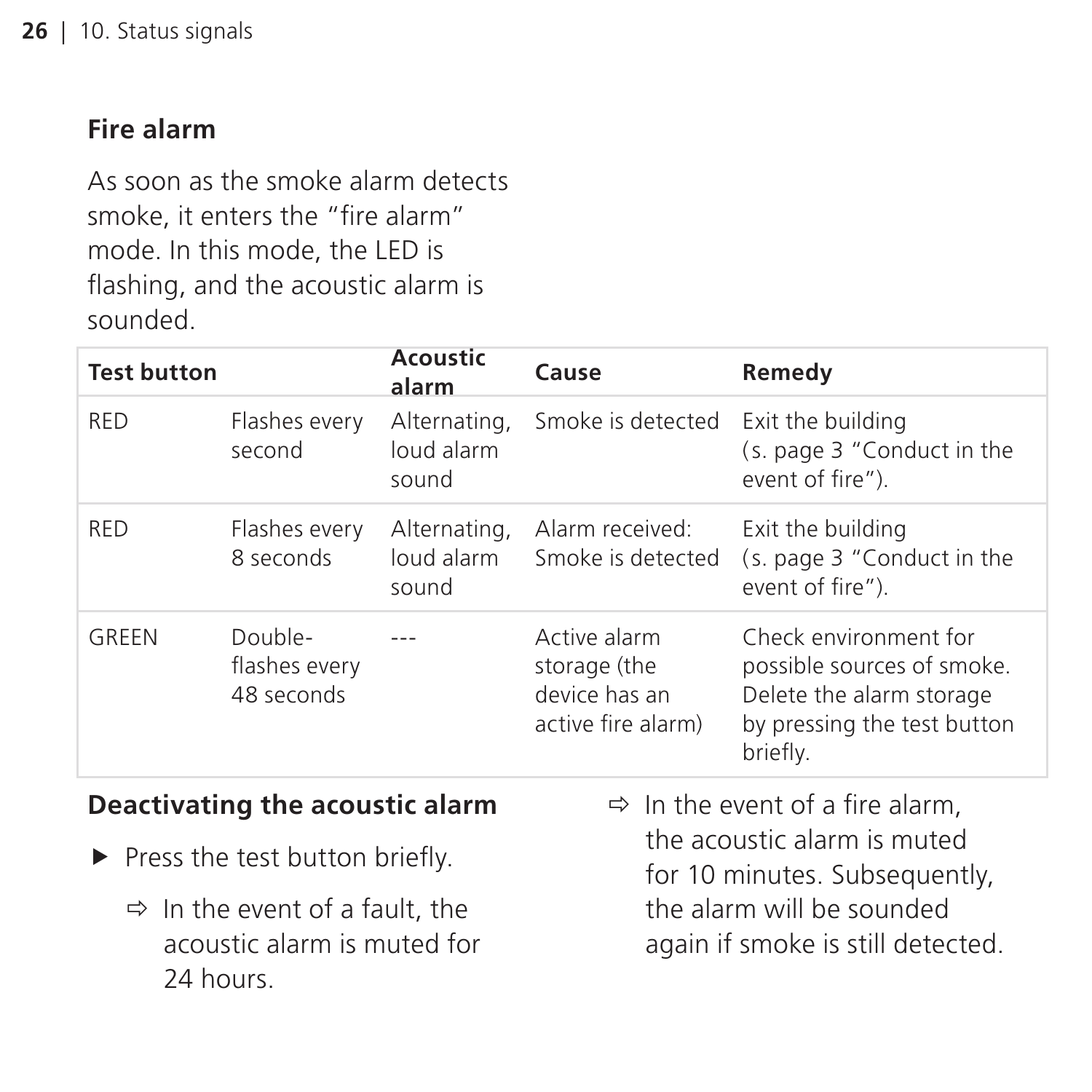## <span id="page-26-0"></span>**11. Maintenance**

To be able to guarantee the impeccable function of the smoke alarm incl. radio module, an on-site inspection including functional test is to be carried out, at least once per year (12  $\pm$  3 months), in accordance with the national directives and regulations (in Germany in accordance with DIN 14676-1). Please refer to the chapter "Maintenance" in the operating manual of the smoke alarm.

For radio smoke alarms, we also recommend carrying out a line test.

For better traceability, we recommend documenting the maintenance work.

### **11.1 Line test**

The line test checks whether all smoke alarms in a line with the same ID are within range and functional.

### **Performing a line test**

- $\blacktriangleright$  Remove a radio smoke alarm form the base.
- $\blacktriangleright$  Press the test button briefly.
	- $\Rightarrow$  All smoke alarms in this line that can be reached by radio signal signal this for 15 minutes by a reduced triple acoustic signal and green flashing of the LED every 8 seconds.
- $\blacktriangleright$  Press the test button on all signalling radio smoke alarms within these 15 minutes in succession.
	- $\Rightarrow$  Every smoke alarm confirms its availability by a positive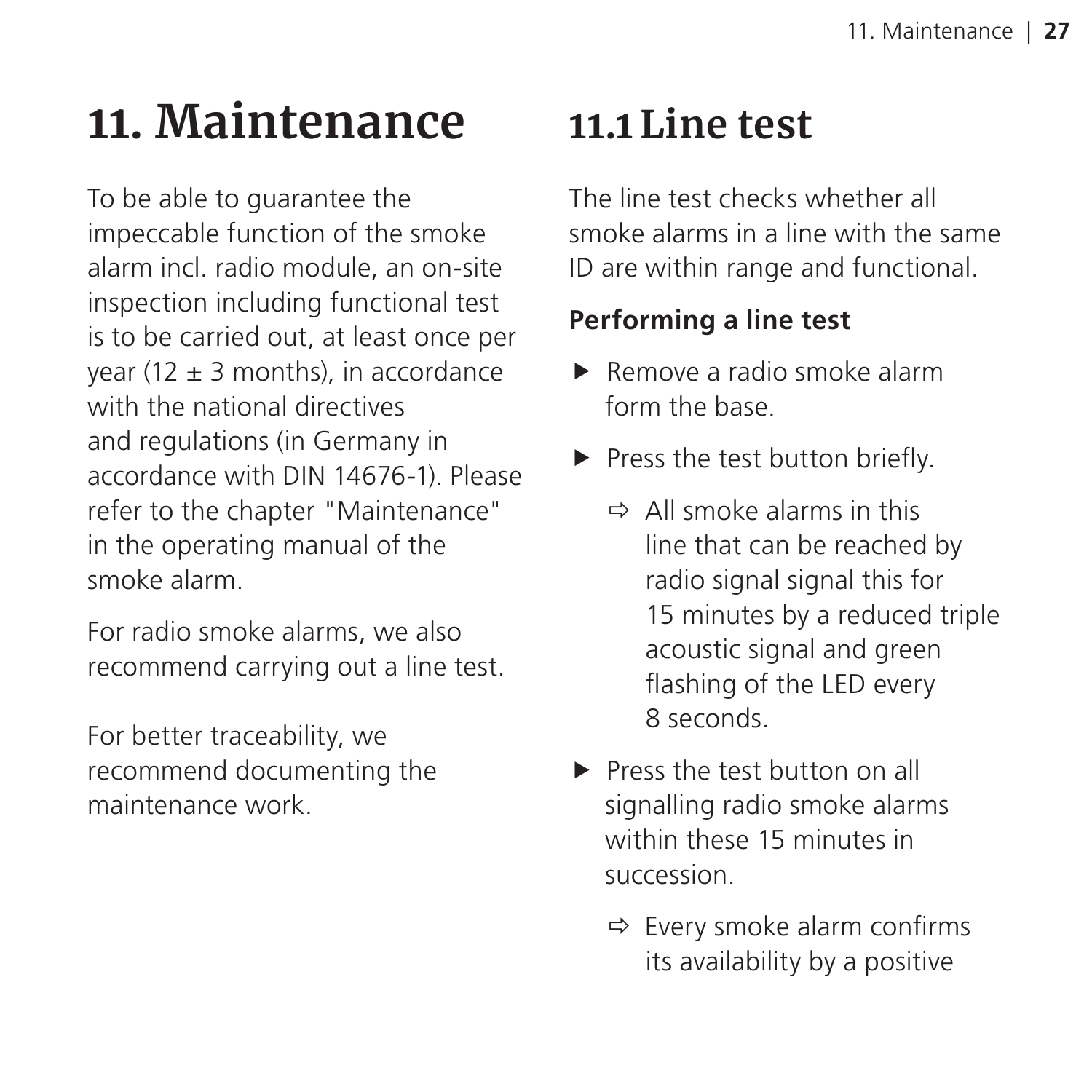<span id="page-27-0"></span>self-test sound and a single green flashing of the LED.

After 15 minutes, the triple acoustic signal stops automatically on all smoke alarms **i**

#### **Terminating a line test**

- $\blacktriangleright$  Remove a radio smoke alarm that is still signalling from its base.
- $\blacktriangleright$  Briefly press the red operating button at the radio module.
	- $\Rightarrow$  All smoke alarms of the tested line gradually fall silent.

## **12. Disposal**

Every consumer is legally obliged to return all electrical and electronic equipment via the municipal collection points. Dispose of the radio module in accordance with national regulations and guidelines. In this way you can make a significant contribution to environmental protection!

**Disposing of the smoke alarm with the domestic waste is prohibited.**

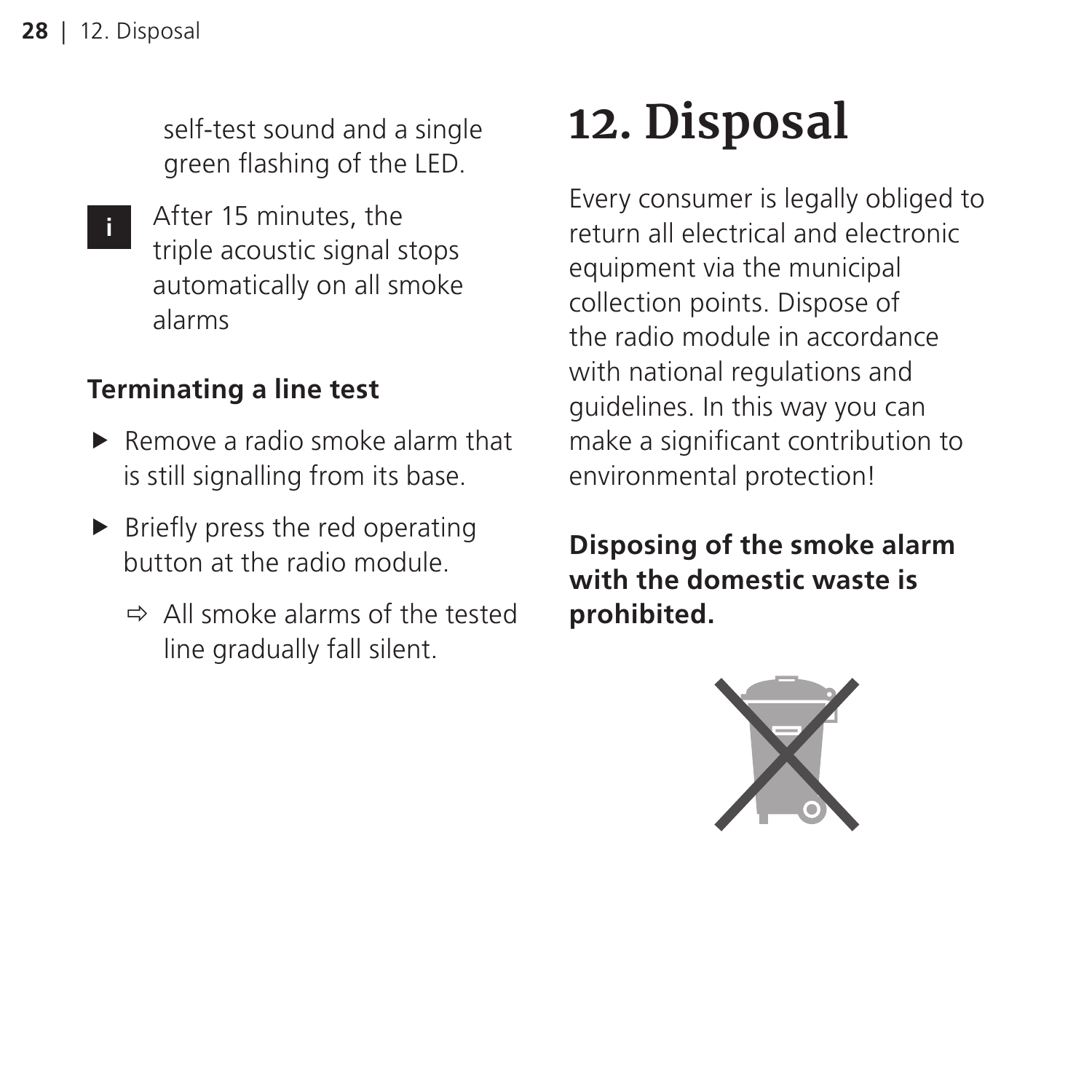## <span id="page-28-0"></span>**13. Environment**

Our Standard X radio modules are manufactured in compliance with the quality and environmental management standards according to DIN EN ISO 9001 and DIN EN ISO 14001. The radio module meets the statutory RoHS requirements and is free from any illegal substances.

## **14. Terms of use**

If the following terms of use are complied with, this radio module has a typical service life of up to 10 years. To achieve this long service life, the terms of use of the smoke alarm must also be observed, as the radio module is designed exclusively for use in a smoke alarm.

### **Genius Plus X smoke alarm**

- Commission the smoke alarm at the latest 1 year after its production date.
- Typical service life: 10 years
- Conduct project planning and assembly according to this smoke alarm operating manual.
- Ambient temperature according to the "Technical data" specified in the operating manual of the smoke alarm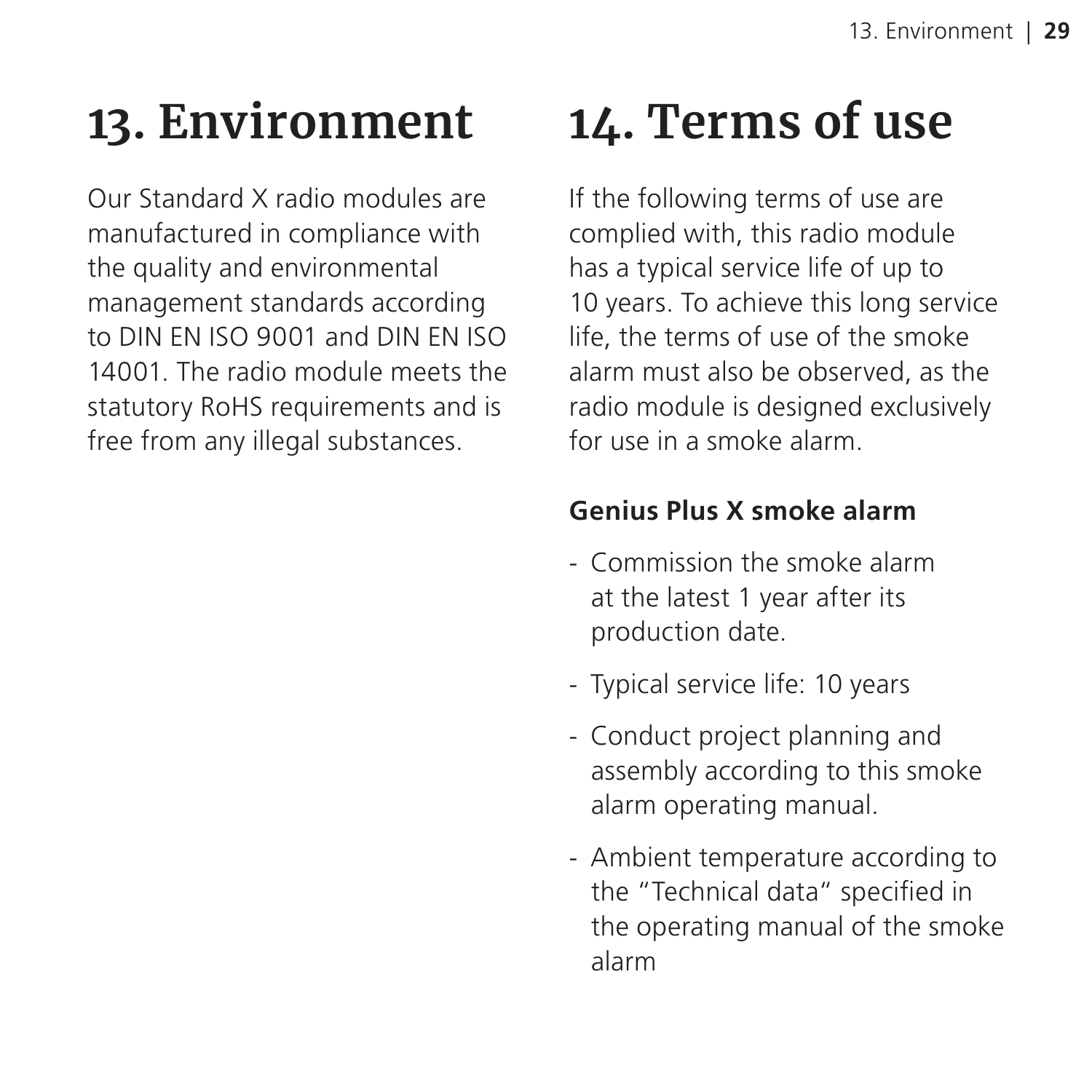- <span id="page-29-0"></span>- Maximum alarm time per year: 90 seconds
- Max. 12 functional tests or data transmissions via "Smartsonic" per year

### **Genius Plus X with radio module**

- Installation of the radio module: at the latest 1 year after initial commissioning of the smoke alarm
- Commissioning of the radio module: max. 2 x in 10 years
- Max. 1 line test per year
- Project planning according to this operating manual
- Portion of radio interference (external radio signals in the frequency range of 868 MHz): max.  $0.2\%$  (= 3 min/day) in 10 years
- The maximum duration for cosignalisation of fault messages in the radio network is 30 days.

## **15. Guarantee**

Upon fulfilment of the requirements, Hekatron issues a 5-year guarantee according to our conditions of guarantee, which you will find at www.hekatron-brandschutz.eu/en/ downloads. The statutory warranty remains unaffected thereby.

## **16. Product complaints**

Our radio modules meet the highest quality requirements. Should you nevertheless have any reason to complain, please directly contact your dealer.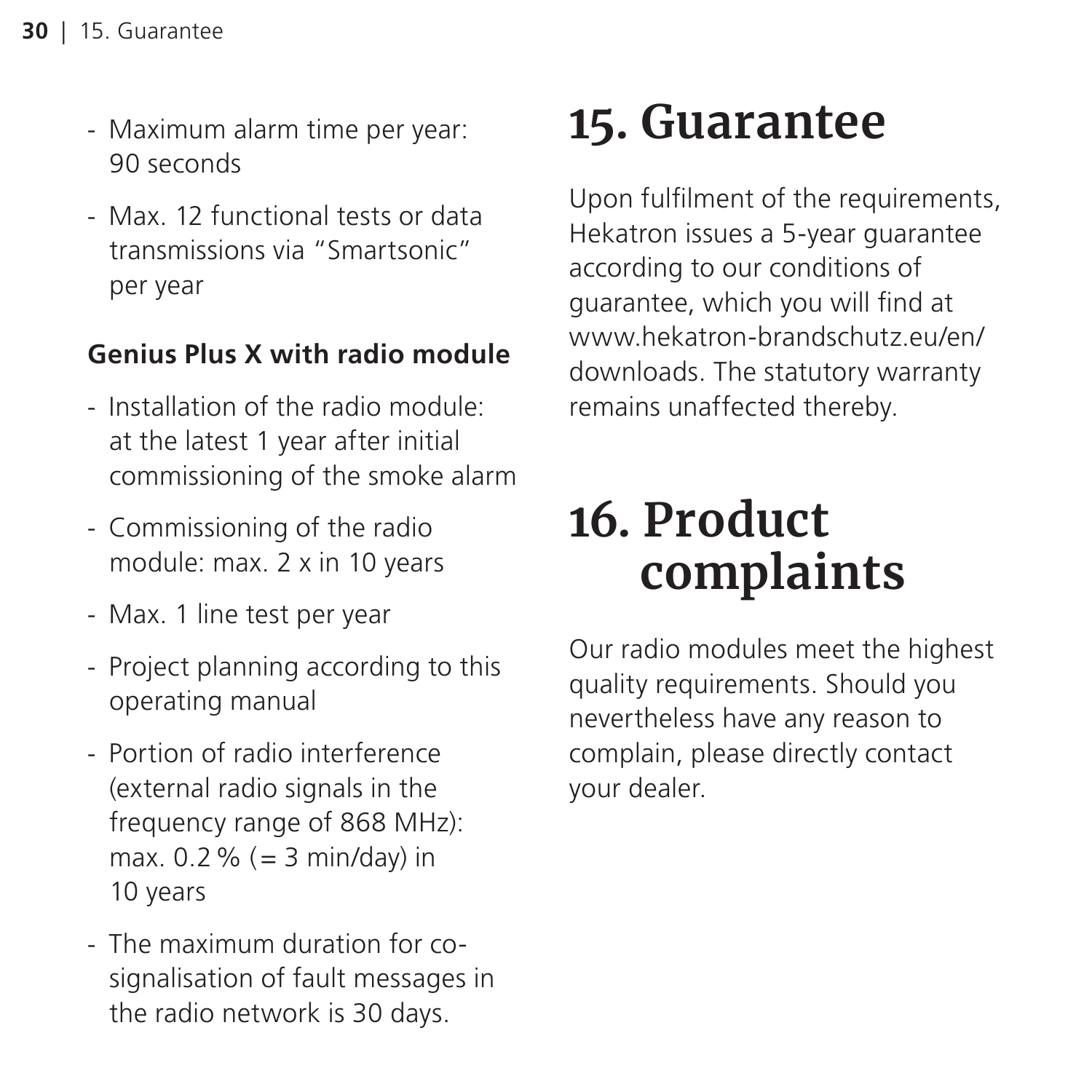## <span id="page-30-0"></span>**17. Technical data**

| Approved by VdS                                                       | VdS 3515 / G-Number G 215027/G 219068                          |
|-----------------------------------------------------------------------|----------------------------------------------------------------|
| Battery life                                                          | typically 10 years                                             |
| Supply voltage                                                        | via smoke alarm                                                |
| Frequency band                                                        | SRD band                                                       |
| Frequency range                                                       | 868.3 MHz                                                      |
| Antenna type                                                          | PCB antenna                                                    |
| Range                                                                 | min. 100 m unobstructed path                                   |
| Transmission power                                                    | 8 dBm / 6.3 mW                                                 |
| Ambient operating temperature<br>permanent<br>short-term <sup>1</sup> | temperature similar to residential conditions<br>0 °C to 55 °C |
| Storage temperature                                                   | $-10$ °C to +60 °C.                                            |
| Ambient humidity at<br>40 °C (permanent, non-condensing)              | max. 70% RH                                                    |
| Dimensions                                                            | approx. 60 mm x 78 mm                                          |
| Weight                                                                | 10q                                                            |

1 To achieve the typical lifespan of up to 10 years, the ambient operating temperature may only deviate temporarily from the temperature similar to residential conditions.